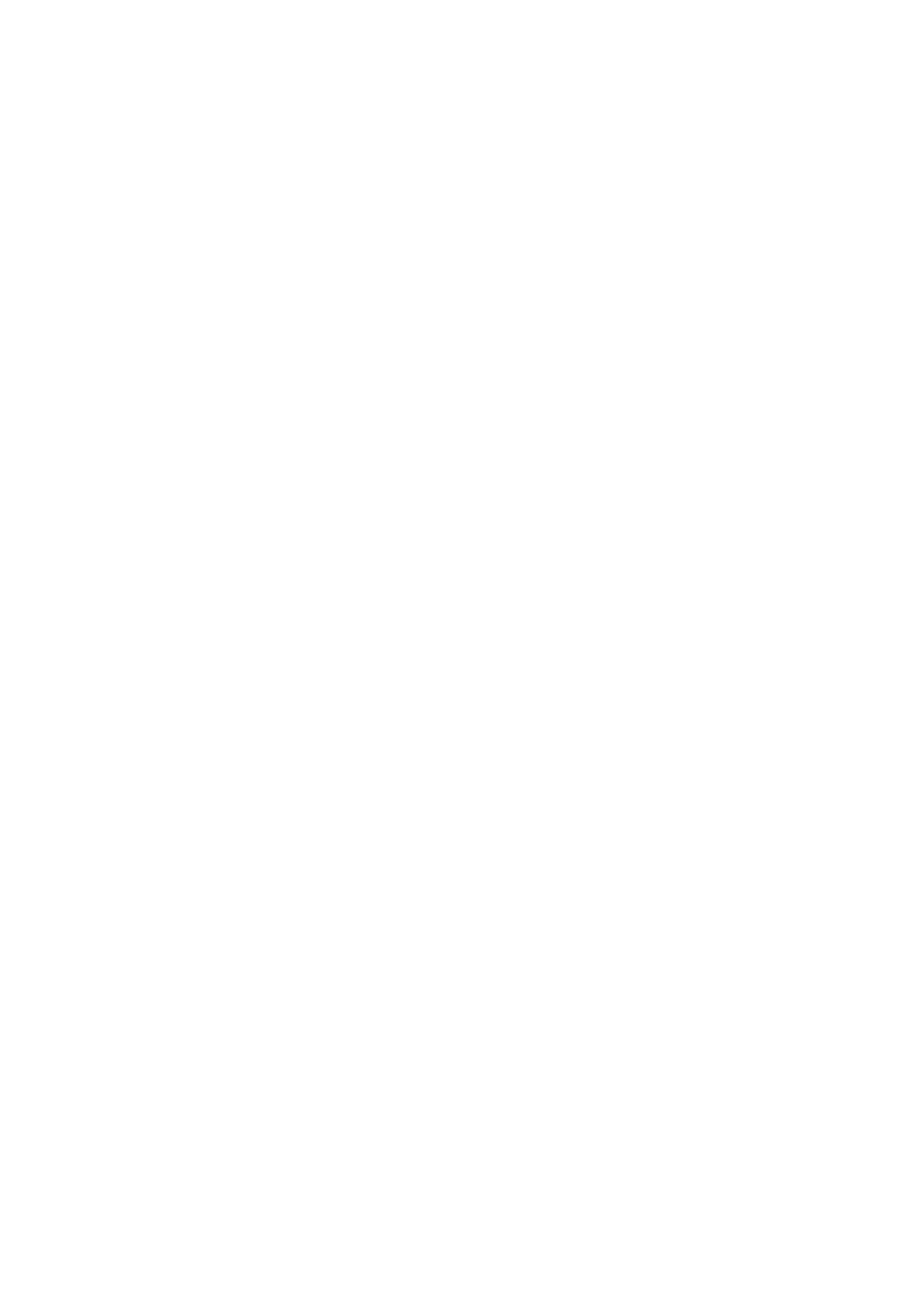# **EUROPEAN UNIVERSITY INSTITUTE, FLORENCE ROBERT SCHUMAN CENTRE FOR ADVANCED STUDIES LOYOLA DE PALACIO PROGRAMME ON ENERGY POLICY**

*Comparing the Costs of Intermittent and Dispatchable Electricity Generating Technologies* 

**PAUL L. JOSKOW**

EUI Working Paper **RSCAS** 2011/45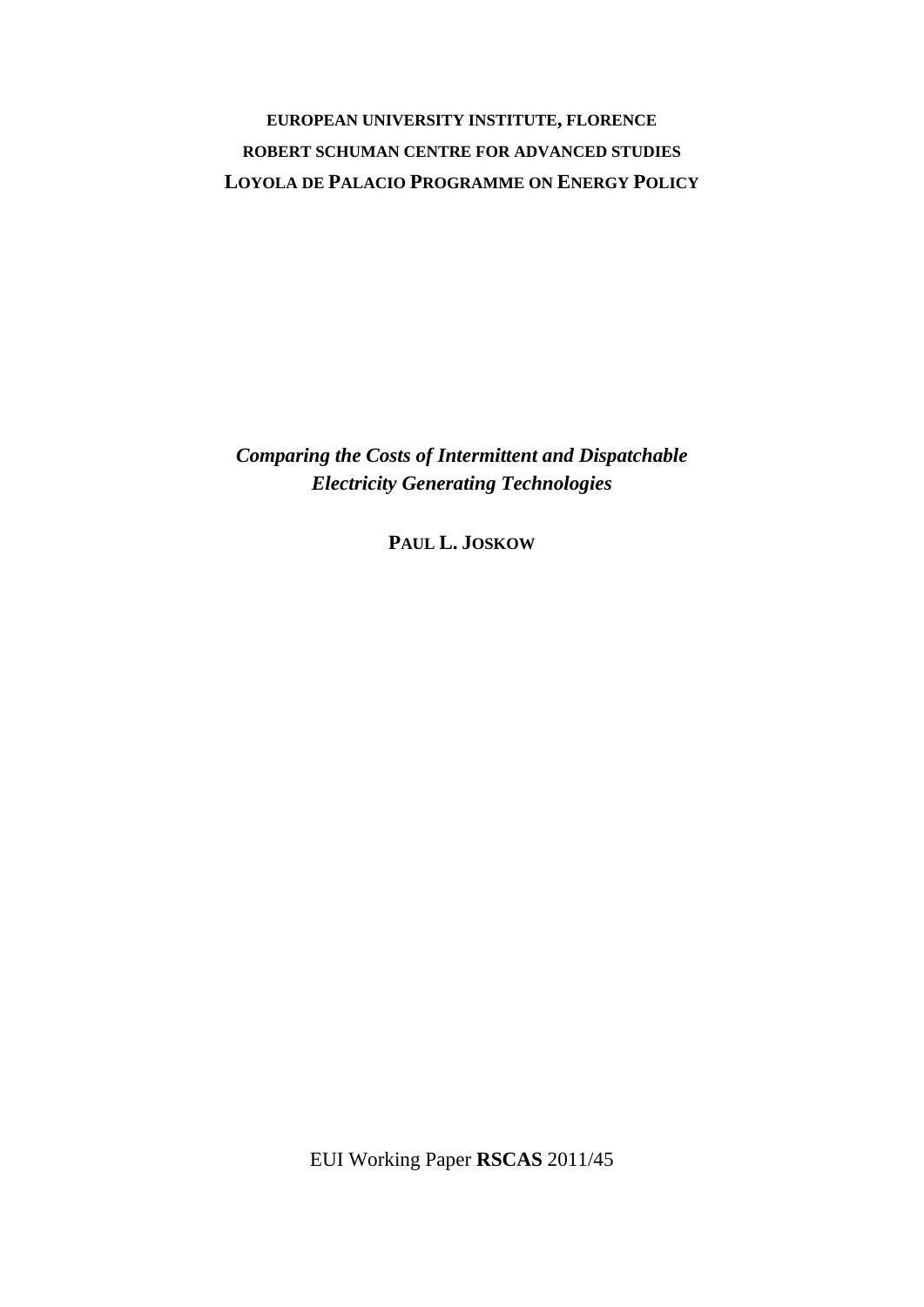This text may be downloaded only for personal research purposes. Additional reproduction for other purposes, whether in hard copies or electronically, requires the consent of the author(s), editor(s). If cited or quoted, reference should be made to the full name of the author(s), editor(s), the title, the working paper, or other series, the year and the publisher.

ISSN 1028-3625

© 2011 Paul L. Joskow

Printed in Italy, July 2011 European University Institute Badia Fiesolana I – 50014 San Domenico di Fiesole (FI) Italy [www.eui.eu/RSCAS/Publications/](http://www.eui.eu/RSCAS/Publications/)  [www.eui.eu](http://www.eui.eu)  cadmus.eui.eu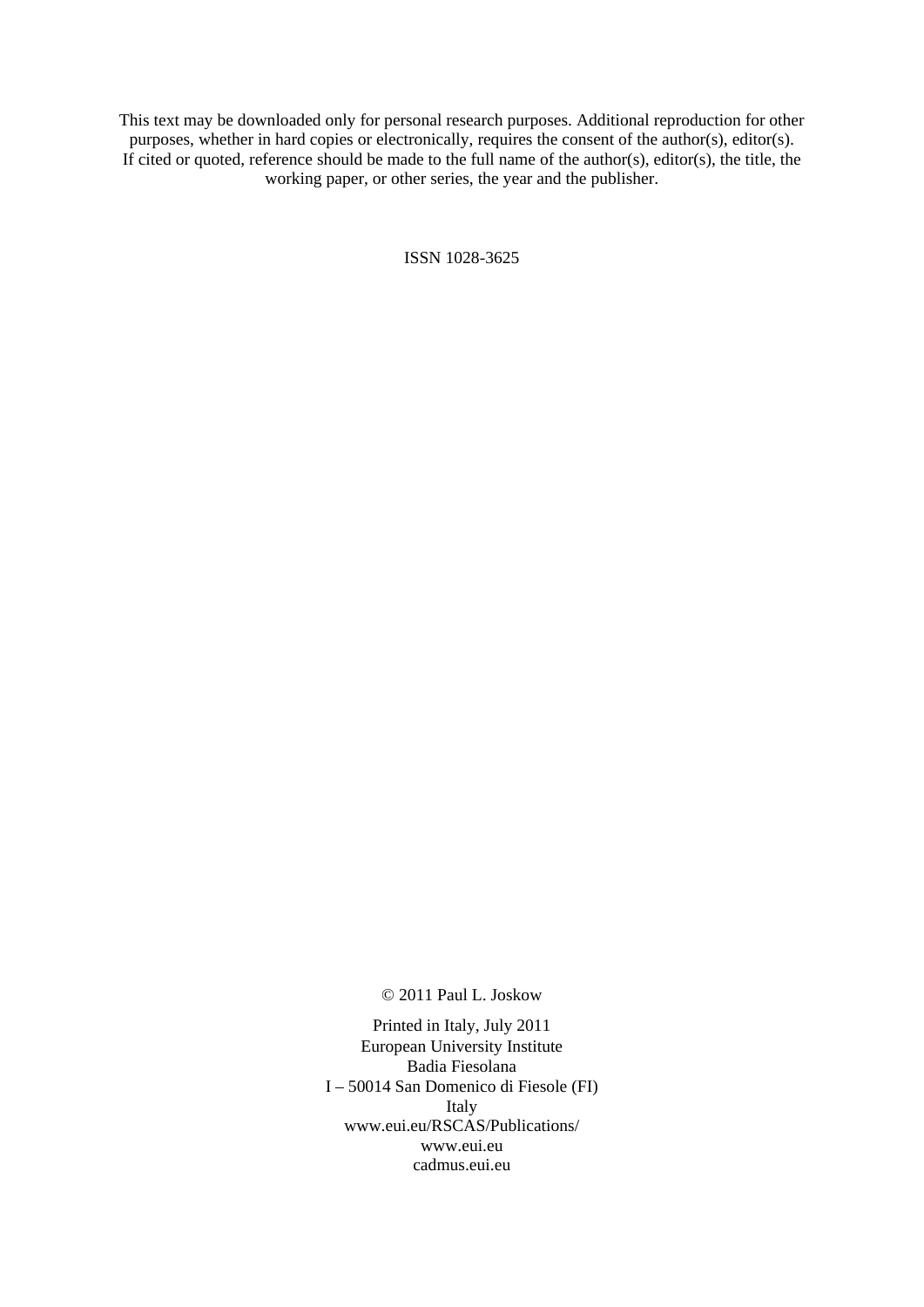## **Robert Schuman Centre for Advanced Studies**

The Robert Schuman Centre for Advanced Studies (RSCAS), created in 1992 and directed by Stefano Bartolini since September 2006, aims to develop inter-disciplinary and comparative research and to promote work on the major issues facing the process of integration and European society.

The Centre is home to a large post-doctoral programme and hosts major research programmes and projects, and a range of working groups and ad hoc initiatives. The research agenda is organised around a set of core themes and is continuously evolving, reflecting the changing agenda of European integration and the expanding membership of the European Union.

Details of the research of the Centre can be found on: <http://www.eui.eu/RSCAS/Research/>

Research publications take the form of Working Papers, Policy Papers, Distinguished Lectures and books. Most of these are also available on the RSCAS website: <http://www.eui.eu/RSCAS/Publications/>

The EUI and the RSCAS are not responsible for the opinion expressed by the author(s).

#### *Loyola de Palacio Energy Policy Chair*

The Loyola de Palacio Energy Policy Chair was created in October 2008 at the RSCAS in honour of Loyola de Palacio, former Vice President of the European Commission and Commissioner for Energy and Transportation in the Prodi Commission. It promotes research in the area of energy policy. It is funded by contributions from donors. Professor Jean-Michel Glachant is the holder of the Chair.

The Chair focuses on the fields of energy economics, law, regulation, as well as geo-politics. It addresses topics such as the *achievement of the EU internal energy market; sustainable energy systems and the environment; energy security of supply; the EU model of energy regulation; the EU energy competition policy; the EU policy towards carbon free energy systems in 2050.*

The series of working papers aims at disseminating the work of academics on the above-mentioned energy policy issues.

*For further information*  Loyola de Palacio Energy Policy Chair Nicole Ahner (scientific coordinator) Email contact: [Nicole.Ahner@eui.eu](mailto:Nicole.Ahner@eui.eu)  Robert Schuman Centre for Advanced Studies European University Institute Via delle Fontanelle, 19 I-50016 San Domenico di Fiesole (FI) Fax: +39055 4685755 <http://www.loyola-de-palacio-chair.eu>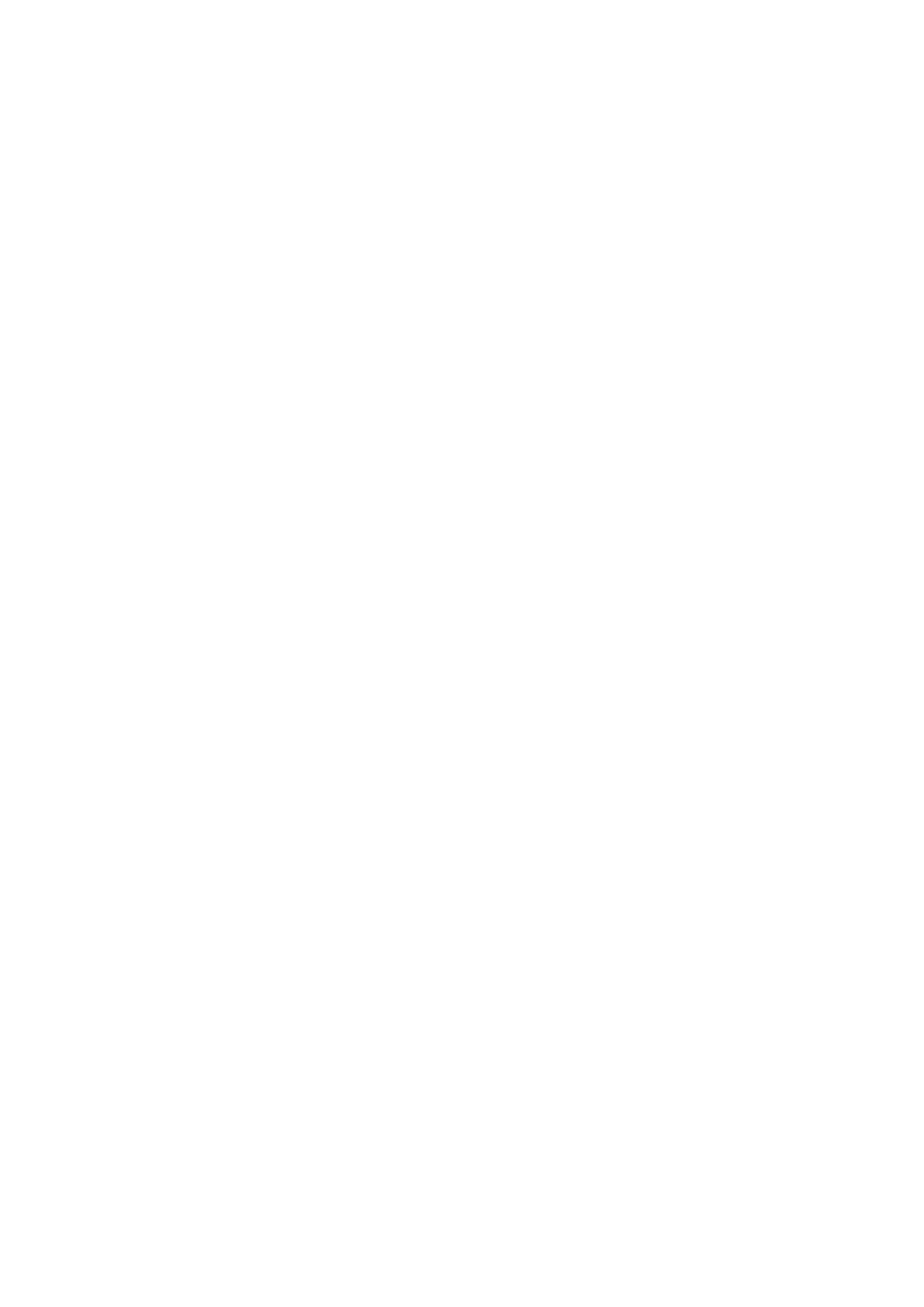## **Abstract**

Economic evaluations of alternative electric generating technologies typically rely on comparisons between their expected life-cycle production costs per unit of electricity supplied. The standard lifecycle cost metric utilized is the "levelized cost" per MWh supplied. This paper demonstrates that this metric is inappropriate for comparing intermittent generating technologies like wind and solar with dispatchable generating technologies like nuclear, gas combined cycle, and coal. Levelized cost comparisons are a misleading metric for comparing intermittent and dispatchable generating technologies because they fail to take into account differences in the production profiles of intermittent and dispatchable generating technologies and the associated large variations in the market value of the electricity they supply. Levelized cost comparisons overvalue intermittent generating technologies compared to dispatchable base load generating technologies. These comparisons also typically overvalue wind generating technologies compared to solar generating technologies. Integrating differences in production profiles, the associated variations in the market value of the electricity at the times it is supplied, and the expected life-cycle costs associated with different generating technologies is necessary to provide meaningful economic comparisons between them. This market-based framework also has implications for the appropriate design of procurement auctions created to implement renewable energy procurement mandates, the efficient structure of production tax credits for renewable energy, incentives for and the evaluation of electricity storage technologies and the evaluation of the additional costs of integrating intermittent generation into electric power networks.

# **Keywords**

Levelized cost comparisons; Production profiles; Intermittent generating technologies; Design of procurement auctions.

**JEL**: L51, L94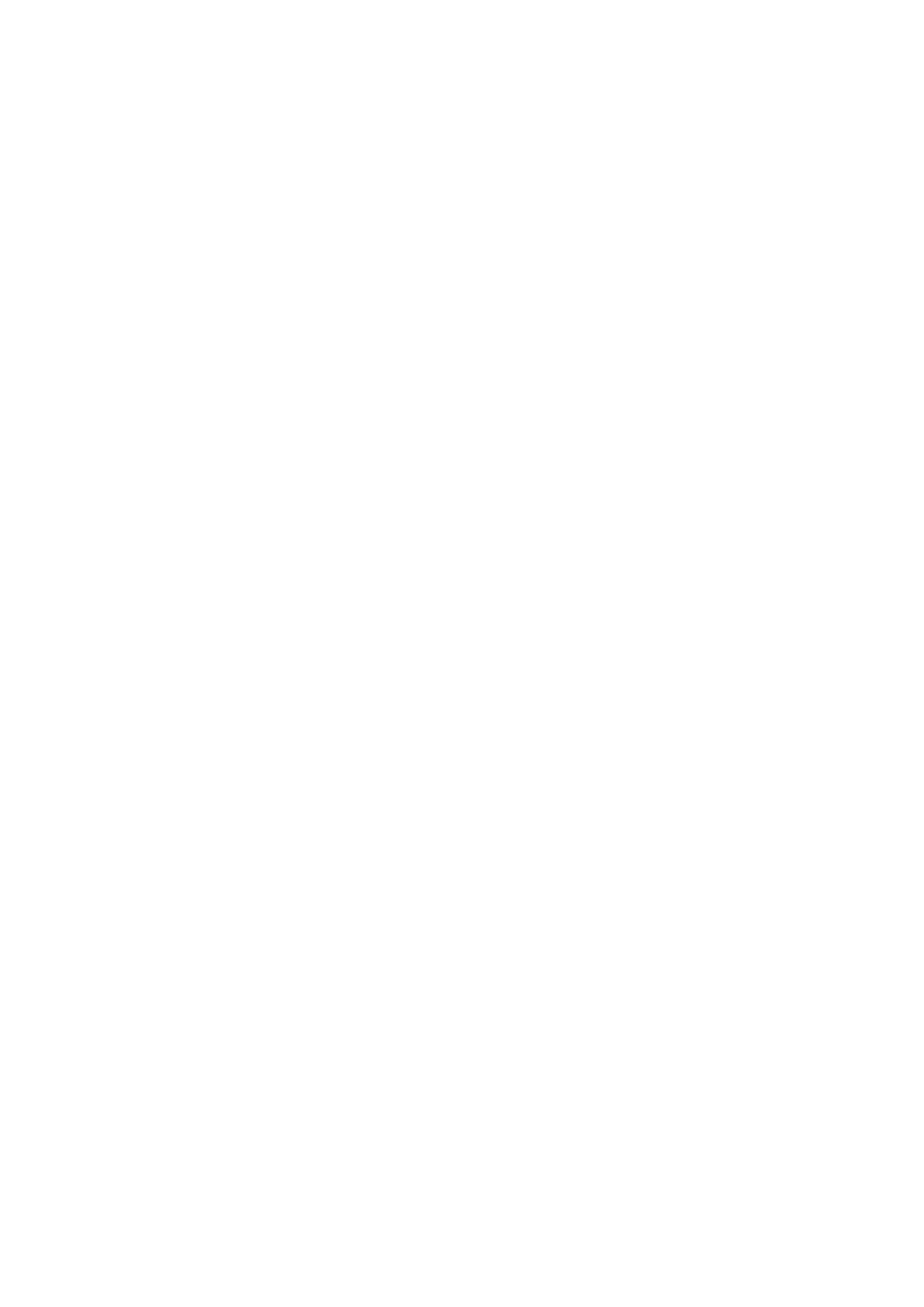#### **Introduction and Summary\***

-

This paper makes a very simple point regarding the proper methods for comparing the economic value of intermittent generating technologies (e.g. wind and solar) with the economic value of traditional dispatchable generating technologies (e.g. CCGT, coal, nuclear). I show that the prevailing approach that relies on comparisons of the "levelized cost" per MWh supplied by different generating technologies, or any other measure of total life-cycle production costs per MWh supplied, is seriously flawed. It is flawed because it effectively treats all MWhs supplied as a homogeneous product governed by the law of one price. Specifically, traditional levelized cost comparisons fail to take account of the fact that the value (wholesale market price) of electricity supplied varies widely over the course of a typical year. The difference between the high and the low hourly prices over the course of a typical year, including capacity payments for generating capacity available to supply power during critical peak hours, can be up to four orders of magnitude (Joskow 2008). It is important to take wholesale market price variations into account because the hourly output profiles, and the associated market value of electricity supplied, of intermittent generating technologies and competing dispatchable generating technologies can be very different. Moreover, different intermittent generating technologies (e.g. wind vs. solar) also can have very different hourly production and market value profiles, and indeed, specific intermittent generating units using the same technology (e.g. wind) may have very different production profiles depending on where they are located.<sup>1</sup> Wholesale electricity prices reach extremely high levels for a relatively small number of hours each year (see Figure 1) and generating units that are not able to supply electricity to balance supply and demand at those times are (or should be) at an economic disadvantage. These high-priced hours account for a large fraction of the quasi-rents that allow investors in generating capacity to recover their investment costs (Joskow 2008) and failing properly to account for output during these critical hours will lead to incorrect economic evaluations of different generating technologies.

In a nutshell, electricity that can be supplied by a wind generator at a levelized cost of  $6¢$ /KWh is not "cheap" if the output is available primarily at night when the market value of electricity is only 2.5¢/KWh. Similarly, a combustion turbine with a low expected capacity factor and a levelized cost of 25¢/KWh is not necessarily "expensive" if it can be called on reliably to supply electricity during all hours when the market price is greater than  $25¢$ /KWh.

I use a simple set of numerical examples that are representative of actual variations in production and market value profiles to show that intermittent and dispatchable generating technologies with identical levelized total costs per MWh supplied can have very different economic values due to differences in the economic value of the electricity they produce. I will also argue that the failure of life-cycle cost comparisons between intermittent and dispatchable generating technologies to yield meaningful comparisons of economic value does not plague comparisons between different dispatchable "base load" generating technologies for which levelized cost comparisons were originally developed and applied. This is the case because the economic value of the output produced by different dispatchable base load generating technologies is likely to be the same because their output profiles are likely to be the same. The extension and use of levelized cost comparisons to intermittent generation has been a mistake and tends to implicitly overvalue intermittent generating technologies

<sup>\*</sup> I am grateful to John Parsons, Denny Ellerman, Bill Hogan, Frank Wolak, and Catherine Wolfram for comments on earlier drafts of this paper. The views expressed here are my own and do not represent the views of the Alfred P. Sloan Foundation, MIT, or any other organization with which I am affiliated- [http://econ-www.mit.edu/files/5860.](http://econ-www.mit.edu/files/5860) 

<sup>1</sup> We observe such a large variation in wholesale electricity prices because the demand for electricity varies widely over the hours of the year, electricity cannot be stored economically for most uses, and electricity demand and supply must be balanced continuously to maintain the reliability of the network.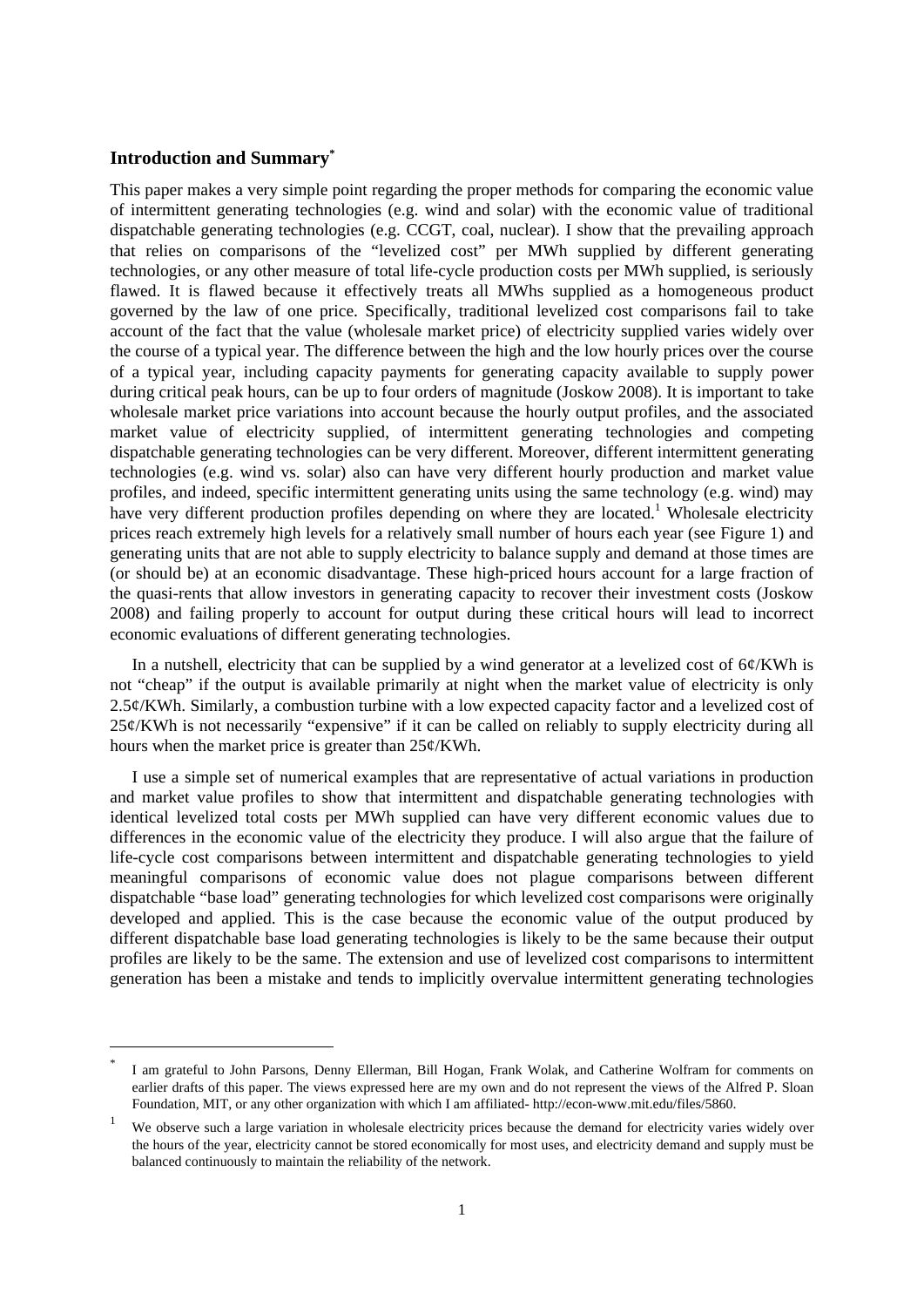compared to dispatchable alternatives.<sup>2</sup> This problem is easily remedied by integrating generation output profiles for each technology with the associated expected market value of the output that will be supplied by each technology along with their respective lifecycle productions costs.

Most of the current work on intermittent generating technologies, especially wind, has focused on the short-term network operating challenges and associated costs created by rapid swings in output, wide variations in output from one day to the next, and the difficulties of controlling output consistent with balancing supply and demand efficiently and meeting network reliability criteria, in the context of expected large scale entry of wind and/or solar generating capacity. That work assumes that large amounts of intermittent generating capacity will seek to be interconnected to transmission (or distribution) networks due to public policies aimed at promoting the rapid increase of intermittent renewable electricity supplies. It then examines the operational challenges and additional costs that adding large quantities of intermittent renewable generation to the network entails. This work is reasonably well advanced, though more needs to be done. Thus, this paper is not about the costs of integrating large quantities of intermittent generation into electric power networks. These costs can be substantial and further undermine the economics of intermittent generation.

This paper focuses on a more basic set of questions. How do we properly measure the economic value of additional investments in intermittent generating technologies compared to dispatchable generating technologies? Among other things, proper methods to answer this question are necessary: (a) to properly evaluate the costs and benefits of subsidies and mandates aimed at promoting certain intermittent generating technologies and (b) since the promotion of intermittent renewable technologies is often motivated by a desire to reduce  $CO<sub>2</sub>$  emissions, to properly measure the costs per unit of  $CO<sub>2</sub>$  avoided by policies that favor intermittent generating technologies like wind and solar. Applying more accurate evaluation frameworks makes it possible transparently to compare the cost of reducing  $CO<sub>2</sub>$  emissions using renewable energy subsidies and mandates with the cost of reducing  $CO<sub>2</sub>$ emissions in other ways (e.g. promoting energy efficiency, investments in nuclear power). Though it is not the focus of this paper, the proposed "market valuation" enhancement to levelized cost comparisons that I will propose also provides a consistent framework for evaluating the short run technical and economic issues associated with integrating large amounts of intermittent generating technology into electric power networks since the resolution of these issues must take into account the output profiles of intermittent generating technologies as well. Finally, I do not opine here on whether the policies for promoting renewable generating technologies are good or bad, but focus on the appropriate methods for evaluating their costs and benefits.

#### **Background**

1

The federal government and many states have adopted policies to promote the development of various renewable energy technologies for generating electricity. These policies include tax subsidies, direct subsidies, loan guarantees, marketable renewable energy credits, renewable energy purchase mandates imposed on distribution utilities to purchase a specified fraction of the electricity they sell to retail consumers from qualifying renewable electricity generation technologies, and long-term contracting requirements for renewable electricity suppliers that are not applicable to non-renewable generation sources.<sup>3</sup> The primary renewable generating technologies of interest to utilities to meet regulatory

<sup>2</sup> Exactly the same mistake is associated with "stacking" of levelized cost calculations from lowest to highest to create "supply curves" for reducing  $CO<sub>2</sub>$  emissions by increasing the penetration low-carbon electricity generation technologies, including nuclear and carbon capture and sequestration, along with end-use electricity efficiency improvements.

<sup>3</sup> The primary federal incentive is a 10-year 2.1 cent/kWh production tax credit (adjusted annually by the rate of inflation) for each kWh of electricity supplied by a qualifying renewable energy plant. (For wind generators that go into service in 2009 and 2010 an alternative subsidy framework is available.) About 30 states have adopted "renewable energy portfolio standards" that require electric distribution utilities to purchase specified fractions of the generation they require to serve retail consumers (e.g. 20%) by a certain date, regardless of the associated prices they must pay. If the mandates are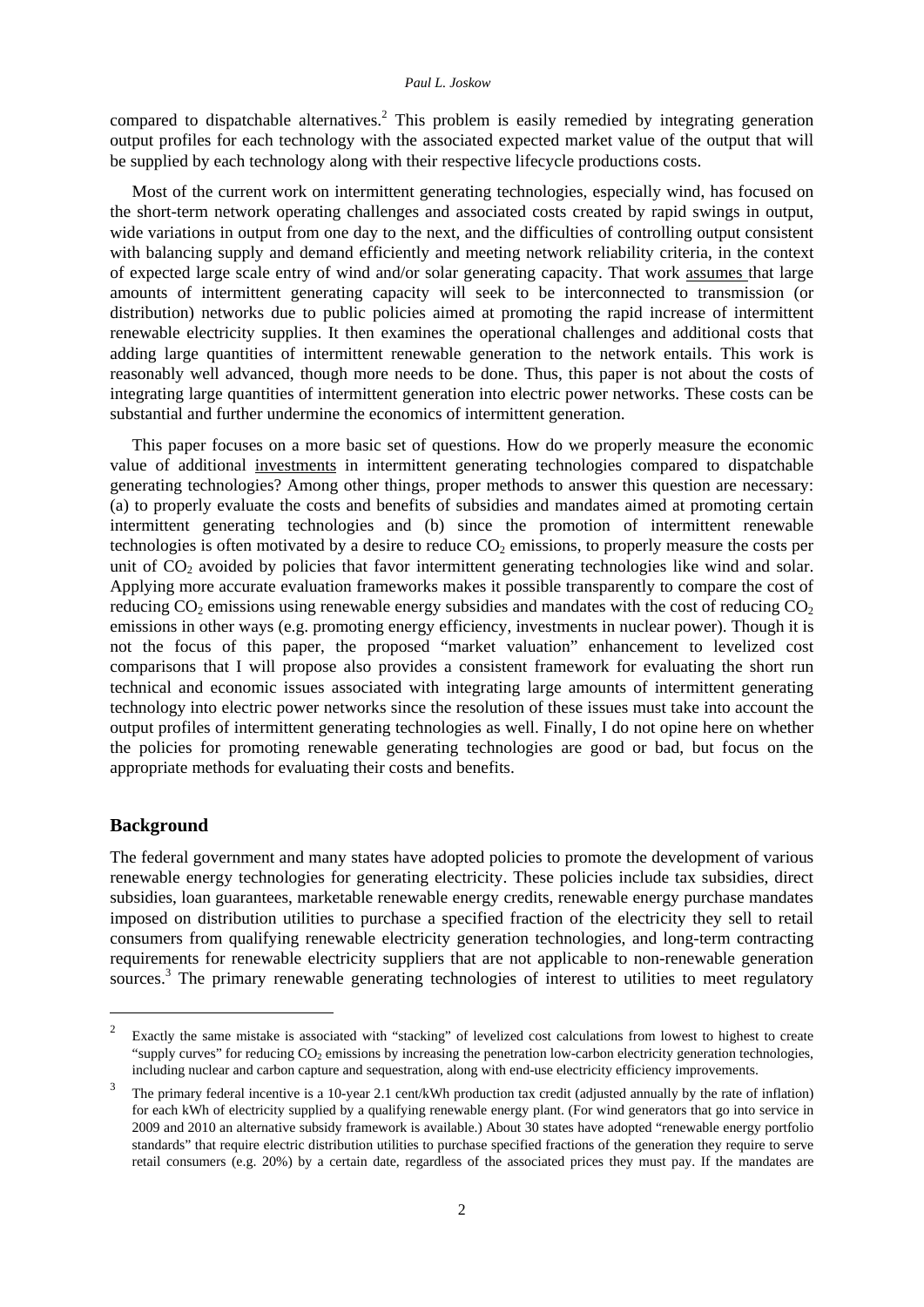obligations and to respond to political pressure are wind-turbine generation and various solar electric generating technologies and I will focus on those technologies here.<sup>4</sup> The primary motivation for these policies is to facilitate the development of no or low carbon electricity generation technologies in addition to or in lieu of placing a price on  $CO<sub>2</sub>$  emissions and/or, as now seems most likely, administrative regulation of  $CO<sub>2</sub>$  emissions by the Environmental Protection Agency (EPA).

There has been a great deal of discussion and analysis of the technical challenges that must be confronted effectively to integrate large quantities of intermittent renewable energy technologies -- wind and solar in particular --- into electric power networks (e.g. USDOE (pp. 62-67), NERC, ERCOT, NYISO, Mount et. al.). In a number of cases the technical analyses have been accompanied by estimates of the additional costs of integrating large quantities of one or more intermittent generating technologies into electric power networks consistent with meeting reliability criteria (e.g. USDOE (pp. 62-67), ERCOT, NYISO).<sup>5</sup> The technical challenges, and the associated costs, arise because of the production characteristics of wind, solar, and some other renewable generating technologies (Mount et. al.). Most conventional (fossil fueled and nuclear) generating technologies are "dispatchable." This means that they can be controlled by the system operator and can be turned on and off based primarily on their economic attractiveness at every point in time both to supply energy and to supply network reliability services (e.g. frequency regulation, spinning reserves). Conventional dispatchable generators are typically scheduled by the system operator to meet demand by dispatching the generators with the lowest marginal generation cost first and then moving up the "dispatch curve," calling on generators with higher marginal costs until demand for energy is satisfied in real time. To keep things simple, and ignoring market power considerations, conventional generators are typically dispatched when the wholesale market price for power exceeds their short-run marginal cost of generation. The dispatchability of conventional generators also allows them to be scheduled well in advance of real time and are available to be called by system operators to supply network reliability services such as frequency regulation, spinning reserves, and other backup-reserves. These choices reflect both economic considerations (e.g. generators providing spinning reserves will typically have higher marginal generation costs than those dispatched to supply energy) and physical characteristics (e.g. ramp rates and location).

Wind, solar and other renewable generating technologies supply electricity "intermittently" and are not dispatchable in the traditional sense. Electricity produced by these technologies is driven by wind speed, wind direction, cloud cover, haze, and other weather characteristics. As a result, they cannot be controlled or economically dispatched by system operators based on traditional economic criteria. The output of intermittent generating units can vary widely from day to day, hour to hour or minute to minute, depending on the technology and variations in attributes of the renewable resource that drives the generation of electricity at a point in time at a particular location. Rather than controlling how much and when an intermittent generator is dispatched, system operators must respond to what comes at them by calling on generators that are dispatchable to maintain network frequency and other grid reliability parameters.<sup>6</sup> NERC and a number of system operators have studied the technical issues associated with integrating large amounts of wind and solar capacity into an electric power network.

*<sup>(</sup>Contd.)* 

binding they must have the effect of increasing the price utilities would otherwise pay for wholesale electricity supplies. The differences between the market price and the higher price paid for renewable electricity generation passed through to retail consumers either in regulated bundled retail prices or in regulated distribution charges in states that have adopted competitive retail models. Individual states have adopted a number of other financial incentives to encourage use of renewable electricity sources either by utilities or by end-use consumers.

<sup>4</sup> Other technologies that may satisfy renewable electricity criteria include geothermal, small-scale hydro, biomass, methane from waste dumps, tidal power, etc.

<sup>5</sup> The studies are of varying quality and comprehensiveness and the estimated integration costs for wind vary by roughly a factor of, 5 with \$10/MWh of wind generation being the highest incremental integration cost reported so far.

<sup>6</sup> System operators may order intermittent generators to reduce output due to transmission constraints or other network reliability constraints.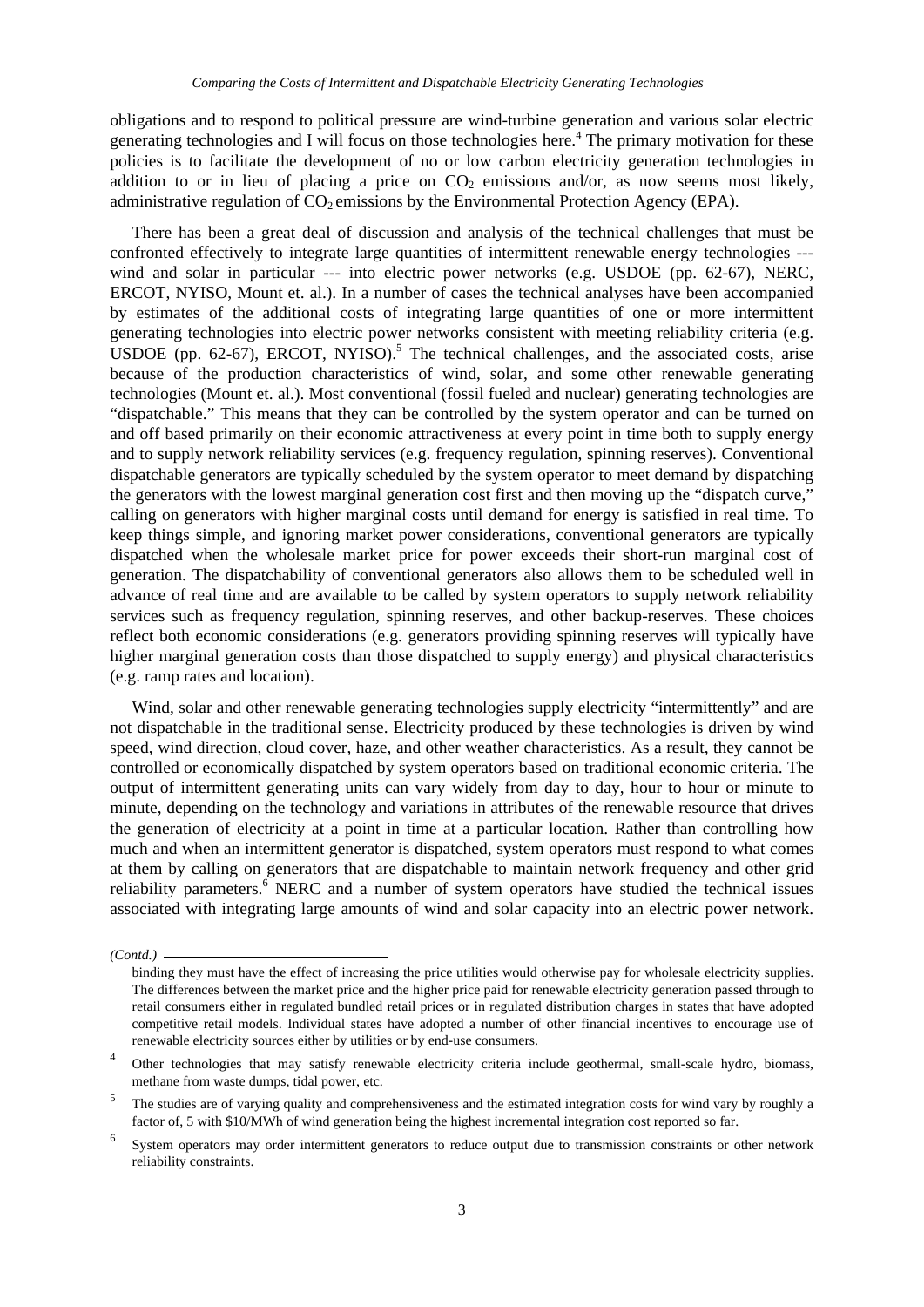The most important technical issues and some associated analysis of the costs of maintaining network reliability standards with large quantities of renewable energy capacity connected to the grid are summarized very clearly in recent studies and reports (e.g. NERC, USDOE, ERCOT and NYISO, Mount et. al.).

These studies take as given that there will be a large increase in the quantity of intermittent renewable energy that will be supplied in the years to come and proceed to analyze the implications for network operating protocols and the associated costs of balancing supply and demand in real time and meeting network reliability criteria. These studies do not address the more basic question of whether the diffusion of these intermittent renewable technologies is economical compared to conventional dispatchable alternatives, or if they are not, exactly how costly they are compared to conventional dispatchable alternatives?

Proponents of renewable electricity generation often argue that one or another renewable technology is now or soon will be "competitive" or "grid competitive" with conventional generating technologies (or that they would be competitive if we took the value of  $CO<sub>2</sub>$  reductions into account). Of course if these technologies were really less costly than conventional alternatives then there would be no need for subsidies and mandates. Recently announced contract prices for off-shore wind generation in New England of 18.7 cents/KWh (escalating at 3.5% per year) suggest that wind energy at these locations is roughly three times the wholesale market price for electricity at these locations in 2009.<sup>7,8</sup> This price is not close to being competitive with conventional dispatchable generation and is a costly way to reduce  $CO<sub>2</sub>$  emissions. If wind is displacing generation from a CCGT plant in New England the implied cost per ton of  $CO<sub>2</sub>$  displaced is about \$300 at these contract prices,<sup>9,10</sup> ignoring the additional costs of integrating wind into the New England network and the costs of nondispatchability discussed here.

On the other hand, the Energy Information Administration (EIA, p. 67) recently forecast that the "levelized cost" of wind generation would be lower than the "levelized cost" of coal and nuclear by 2020 and lower than the "levelized cost" of natural gas combined cycle, nuclear and coal by  $2035$ .<sup>11</sup> The *Wall Street Journal* recently reported results (attributed to Goldman Sachs) for levelized cost estimates for a wider range of electricity generating technologies. See Figure 8. Based on the levelized cost values reported there, wind appears to be very competitive with most conventional alternatives, but solar has significantly higher levelized costs (Demming).<sup>12</sup> Similar "levelized cost" calculations

1

<sup>7</sup> The contract original price for energy supply by Cape Wind was over  $20\frac{\cancel{(}}{Kwh}$  with a 3.5%/year escalation and a 15-year contract, but after negative public reaction it was negotiated down to  $18.7\frac{\epsilon}{K}$ wh with the same 3.5% per year escalation over 14 years. SNL Energy *Electric Utility Report,* August 16,2010, page 46, page 22 and November 29,2010, pp.24-25. These reported prices are much higher than the average prices paid for wind generation reported elsewhere in the U.S. See USDOE, page 41.

<sup>8</sup> The "all in" average wholesale market price in New England was about 8 cents /KWh in 2007, 10 cents/KWh in 2008, and 6 cents/KWh in 2009. This includes capacity payments and ancillary service charges. *2009 Annual Markets Report*, [ISO New England, May 18, 2010, page 22. http://www.iso](http://www.iso-ne.com/markets/mktmonmit/rpts/other/amr09_final_051810.pdf)ne.[com/markets/mktmonmit/rpts/other/amr09\\_final\\_051810.pdf](http://www.iso-ne.com/markets/mktmonmit/rpts/other/amr09_final_051810.pdf) 

<sup>9</sup> Studies of the integration of large scale wind generation in Texas and New England indicate that wind generation will largely displace natural gas fueled generation rather than coal fueled generation. (See ERCOT and NYISO) The  $CO<sub>2</sub>$ mitigation benefits are also surprisingly small in New York. Going from 1250 Mw to 8000 Mw by 2018 results in a reduction of only  $8.5\%$  in CO<sub>2</sub> emissions in the electricity sector compared to the low-wind entry case. In New York, the electricity sector accounts for about  $25\%$  of total state CO<sub>2</sub> emissions, so the net effect of increasing wind generation by a factor of 7 is a 2% reduction in state  $CO<sub>2</sub>$  emissions from what they would otherwise be. See NYISO.

<sup>10</sup> Based on Joskow and Parsons (2009), Table 1 and Table 2.

<sup>&</sup>lt;sup>11</sup> It is not clear from the discussion in the EIA report whether the numbers for wind include the production tax credit and other subsidies.

<sup>&</sup>lt;sup>12</sup> One of the comparison technologies is natural gas peaking turbines. As a will discuss comparisons between an intermittent technology and a dispatchable technology that is built specifically to very high peak period demand during a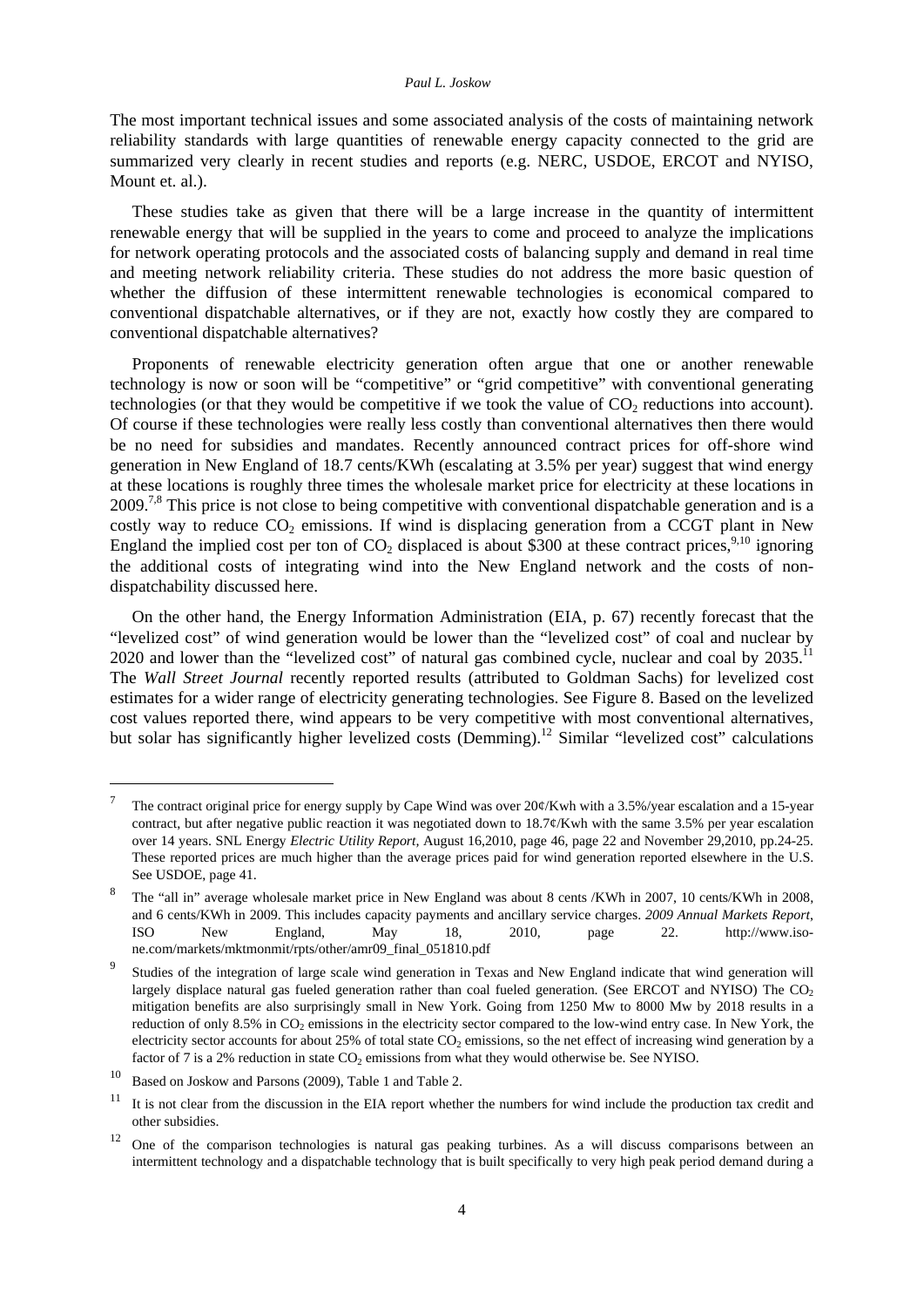appear elsewhere in the literature for wind, various solar technologies and other renewable electricity technologies (e.g. Cory and Schwabe, SunPower).

The "levelized cost" of a supplying electricity using a particular generating technology is a measure of the real total (capital plus operating cost) life-cycle costs per MWh supplied using that generating technology. It is evident from the literature comparing the economics of intermittent generation with conventional dispatchable generation that the "levelized cost" per MWh supplied of alternatives is the most widely used comparative metric. The National Renewable Energy Laboratory (NREL) conveniently provides a simple on-line program that allows one to calculate the levelized cost of any electricity generating technology using whatever set of assumptions one chooses about capital costs, operating costs, fuel costs, capacity factors, etc., so that their respective levelized costs can be compared.13 Moreover, competitive procurement programs run by utilities to meet renewable electricity purchase mandates sometimes implicitly make choices based on what is effectively a portfolio of projects that are offered at the "least cost" per MWh supplied over the life of the purchased power contract --- effectively choosing projects with the lowest levelized cost per MWh supplied without taking into account variations in the market value of the electricity supplied.

As already noted, the primary reasons why these levelized cost comparisons between intermittent and dispatchable generating technologies and the associated claims about their being "grid competitive" are not meaningful and lead to erroneous conclusions are (a) the value or wholesale price of electricity varies widely throughout the day, month and year --- by four orders of magnitude if capacity prices are factored in and (b) intermittent generating technologies have very different production profiles from the production profiles of conventional dispatchable generating technologies. A dispatchable generator with very low marginal generation costs (e.g. nuclear) will supply energy during all hours when it is available. If a wind generator were dispatchable it would run all of the time when it is not out for maintenance since its marginal generation cost is almost zero.<sup>14</sup> But since its output depends on the speed and direction of the wind, its production is limited both as to time and quantity despite the fact that its marginal generating costs are effectively zero. As a result, the market value of the electricity supplied by intermittent generating technologies can vary widely depending when the electricity is produced and the production profile of intermittent generating technologies do not follow standard economic dispatch patterns.

As a will show presently, an intermittent generating technology and a dispatchable generating technology may have the same levelized cost while simultaneously having very different net economic values and profitability (absent subsidies, purchase mandates, contracts that do not differentiate the prices paid by the time the electricity is supplied, etc.). Accordingly, choosing between offers to supply wind or solar energy by choosing the suppliers with the lowest levelized cost/MWh bids is likely to fail to lead to the selection of the highest value generating offers and increase the burden placed on consumers who are forced to pay for the above market costs of the associated power supply contracts. Such a bidding framework is also likely to distort the kinds of projects that developers of intermittent technologies seek to bring forward. In particular, other things equal, it will undervalue solar (electricity produced during the day when prices are relatively high) and overvalue wind (whose production is more heavily weighted to off-peak periods in many locations when prices are low).

*(Contd.)* 

small number of hours in the year is not a meaningful comparison since intermittent generation cannot be relied upon to be available to be dispatched to meet high peak period demand during the same critical demand hours.

<sup>13</sup> [http://www.nrel.gov/analysis/tech\\_loec.html \(a](http://www.nrel.gov/analysis/tech_loec.html)ccessed on September 6, 2010)

<sup>&</sup>lt;sup>14</sup> Transmission and other network constraints may lead to curtailments of the most economical dispatchable generating units as well as intermittent generating units.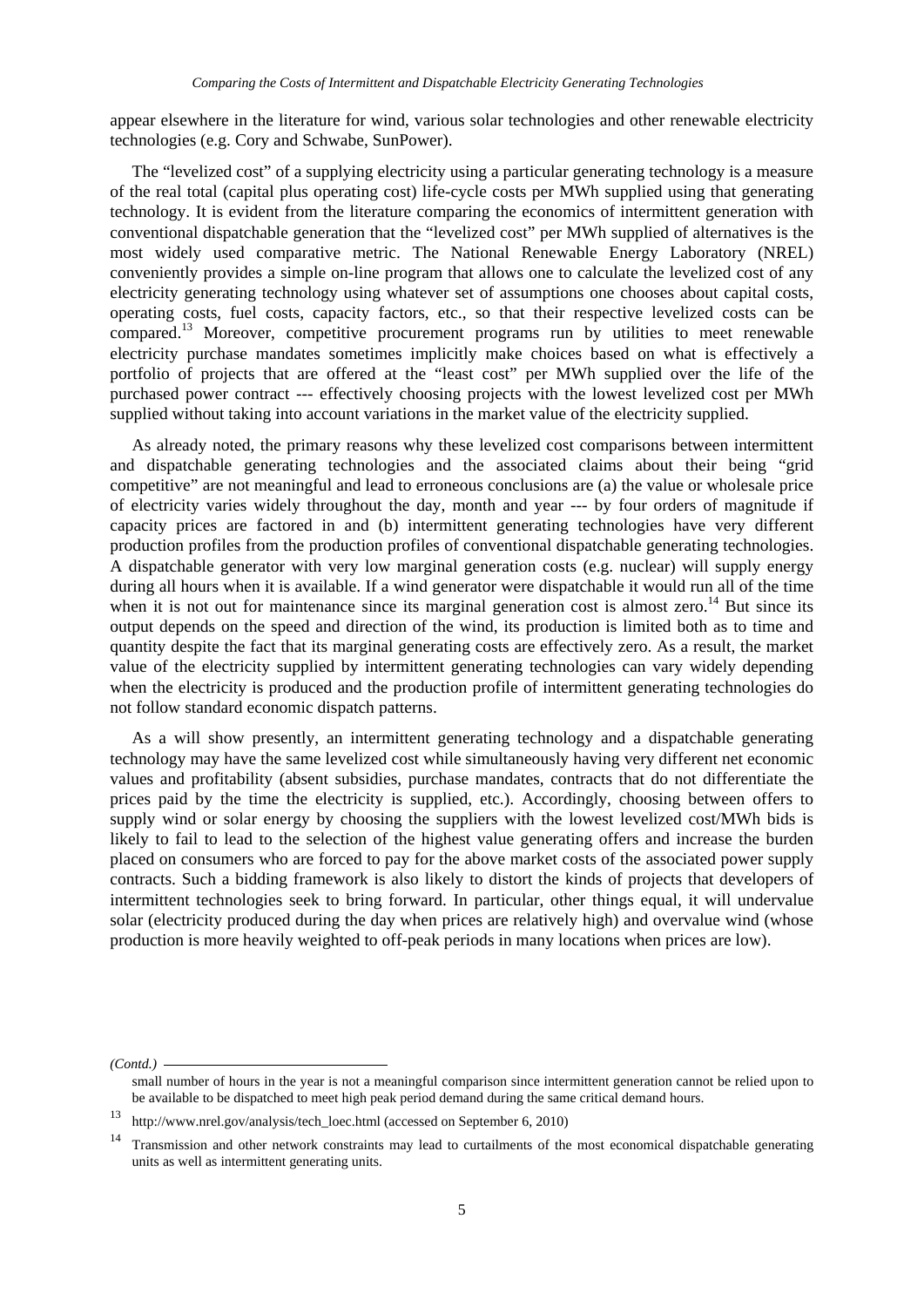#### **Traditional "Levelized Cost" Comparisons**

For decades electric utilities have evaluated the economic choice between alternative generating technologies by comparing their expected "levelized cost" per MWh to be supplied over the life of each of the alternative generating technologies under consideration. As I will discuss in more detail presently, the "levelized cost" is essentially the expected real total cost (capital plus operating costs) per MWh produced over the generating unit's expected life. The generating technology with the lowest expected levelized cost per unit of electricity supplied was then supposed to be chosen as the technology in which the utility would invest to meet a specified expected incremental demand for electricity.

The use of levelized cost comparisons emerged during the period when electric generating plants were subject to cost-of-service regulation. Its development and use reflected a need for a fairly simple "rule of thumb" metric acceptable to regulators that would allow regulated firms to make and defend choices between long-lived generating technologies with different construction costs, different lifecycle expected operating and maintenance costs and different expected utilization patterns. Regulators also specified accounting rules that defined how capital costs and operating costs of generating plants subject to cost of service regulation would be recovered from consumers over time (Joskow 2007). Evaluations of the costs of alternative generating technologies had to reflect the way in which the regulatory process would transform the capital and operating costs into regulated consumer prices. In the case of capital costs, these accounting rules defined depreciations rates, the computation of the rate base upon which a return on investment would be calculated, the utility's cost of capital, the treatment of income taxes, etc. By applying these accounting rules to assumptions about construction and other capital costs, an expected stream of future "revenue requirements" associated with the return of and on the investment in a generating unit could be calculated. Expected future operating and maintenance costs would then be added to the stream of future capital charges and the total life-cycle "revenue requirements" associated with the plant calculated.

Since alternative technologies had different expected construction, life-cycle operating costs and utilization (capacity) factors, their respective time streams of future revenue requirements differed as well. Accordingly, these streams of future capital and operating costs were discounted back to the present time to give the present discounted value of future (nominal) revenue requirements or regulated cash flows. To account for inflation, assumptions about general inflation that had (implicitly) been built into this calculation were "unbundled" and a constant real annual levelized cost yielding the same present value would be calculated for each technology in order to compare them on a common basis. This real levelized annual capital and operating cost number would then be divided by the expected annual output of the generating plant over its expected life and a real levelized cost per MWh expected to be supplied for each technology derived. The technology with the lowest expected levelized cost per unit of output to meet a specified increment in demand was then to be the investment choice made by the regulated firm.

An example of this approach can be found in Joskow and Parsons (2009).<sup>15</sup> They compare the real levelized cost per MWh for three base load generating technologies: nuclear, pulverized coal and natural gas combined cycle. Base load technologies are dispatched during a large fraction of the hours of the year, and are scheduled to be "off line" for maintenance during off-peak hours since they have low marginal generating costs and can be dispatched economically during a large fraction of the hours of the year. Joskow and Parsons (and MIT 2003) report these calculations with different assumptions about future fuel prices and prices for  $CO<sub>2</sub>$  emissions. The life-cycle costs of alternative generating technologies under different assumptions about key operating cost variables can then be compared using a simple comparative "levelized cost per MWh" metric.

1

<sup>&</sup>lt;sup>15</sup> Updating portions of MIT (2003).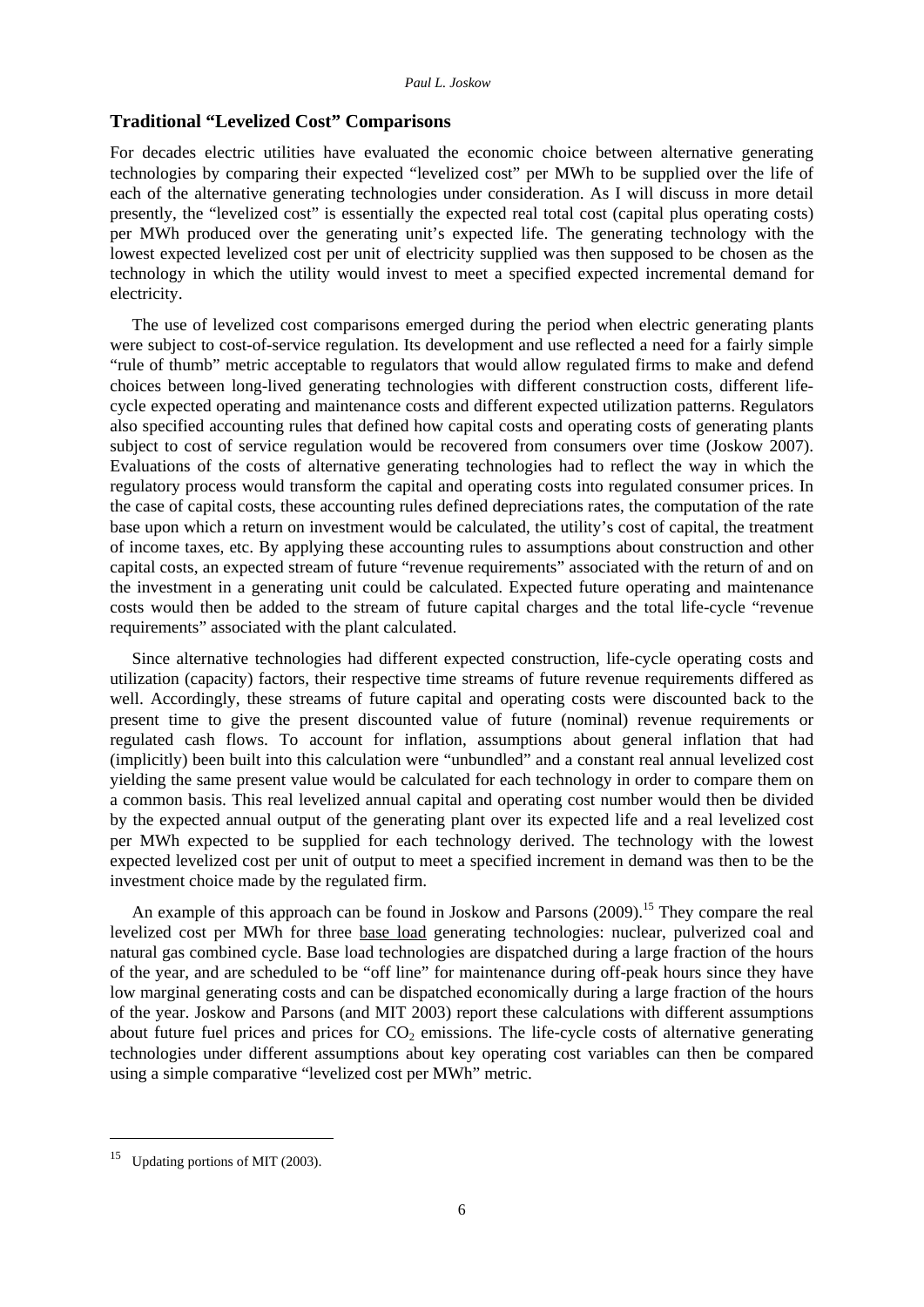It should be recognized immediately that this is not the way that unregulated firms selling their output at market prices make investment choices. They do not calculate levelized costs and choose the technology with the lowest number. To oversimplify, market-based investment decisions start with assumptions about future output prices, output quantities and associated operating costs, taxes, etc., from which a stream of expected future net cash flows is derived. This stream of future net cash flows is then discounted back to the present using a discount rate that reflects the firm's cost of capital or hurdle rate. If the present discounted value of future net cash flows exceeds the expected cost of the investment then the investment would be economically attractive. If the present value of future cash flows is less than the cost of the investment then it is economically unattractive. I will refer to this as a market-based evaluation mechanism.

Historically, the traditional market-based approach could not be applied in the regulated electric power industry because there was no well developed wholesale power market yielding wholesale market prices that could profitably support investments in new merchant generating capacity.<sup>16</sup> Indeed, just the opposite was the case. Investment costs, fuel costs and other operating costs determined the prices consumers paid through the cost of service regulatory process. Accordingly, "cost-based" investment evaluation protocols were a necessary feature of the regulatory process governing geographic electricity monopolies.

Of course, the world has now changed. There are now active wholesale markets in which a large number of merchant generators which must rely on market transactions, rather than cost of service regulation, to provide compensation for all of their costs participate. The wholesale market prices produced in these markets can, in principle, be used to evaluate investment alternatives. Moreover, there are a few important hidden assumptions that lie behind the use of traditional levelized cost calculations to make comparisons between alternative conventional dispatchable generating technologies. Of particular importance is the implicit assumption that the generating plants being compared are all dispatchable and can be controlled by the system operator based on economic and reliability criteria. Another related implicit assumption is that the production profiles --- the hours of the year that the generating plant will be available --- are very similar across the technologies. For example "base load" investment candidates are typically compared with other "base load" candidates and not with peaking or intermediate load technologies. If the production profiles are the same then the value of the electricity supplied will be the same and the technology with the lowest levelized cost will also have the highest net value and would be the most profitable choice in a market context.

However, the usefulness of simple levelized cost "rule of thumb" comparisons breaks down when the generating technologies being considered have different dispatch capabilities, capital/output ratios, and production profiles. When comparisons are made between generation technologies which are dispatchable by the system operator based on real time economic and reliability considerations and "intermittent" generation whose output is based on exogenous factors like wind and insolation and do not reflect traditional scheduling, economic dispatch and network reliability considerations, the value of the output they are expected to produce must also be taken into account along with their respective life cycle costs. Looking only at levelized cost comparisons tells only part of the story. Other things equal, the production profiles for intermittent and dispatchable generation and the value of the electricity they produce are likely to be very different, making comparisons based on levelized cost alone meaningless.

It is especially important to get more accurate measures of the economic value of intermittent technologies because many intermittent technologies benefit from direct subsidies (e.g. tax credits,

-

<sup>&</sup>lt;sup>16</sup> Of course there have been wholesale power markets operating in the U.S. for several decades. However, these markets were primarily markets for "economy energy" traded between existing generating units with different marginal generating costs. These markets were essentially "excess energy" markets that could not provide revenues adequate to support the costs of investing in new generating capacity. Instead these costs were recovered through the regulatory process.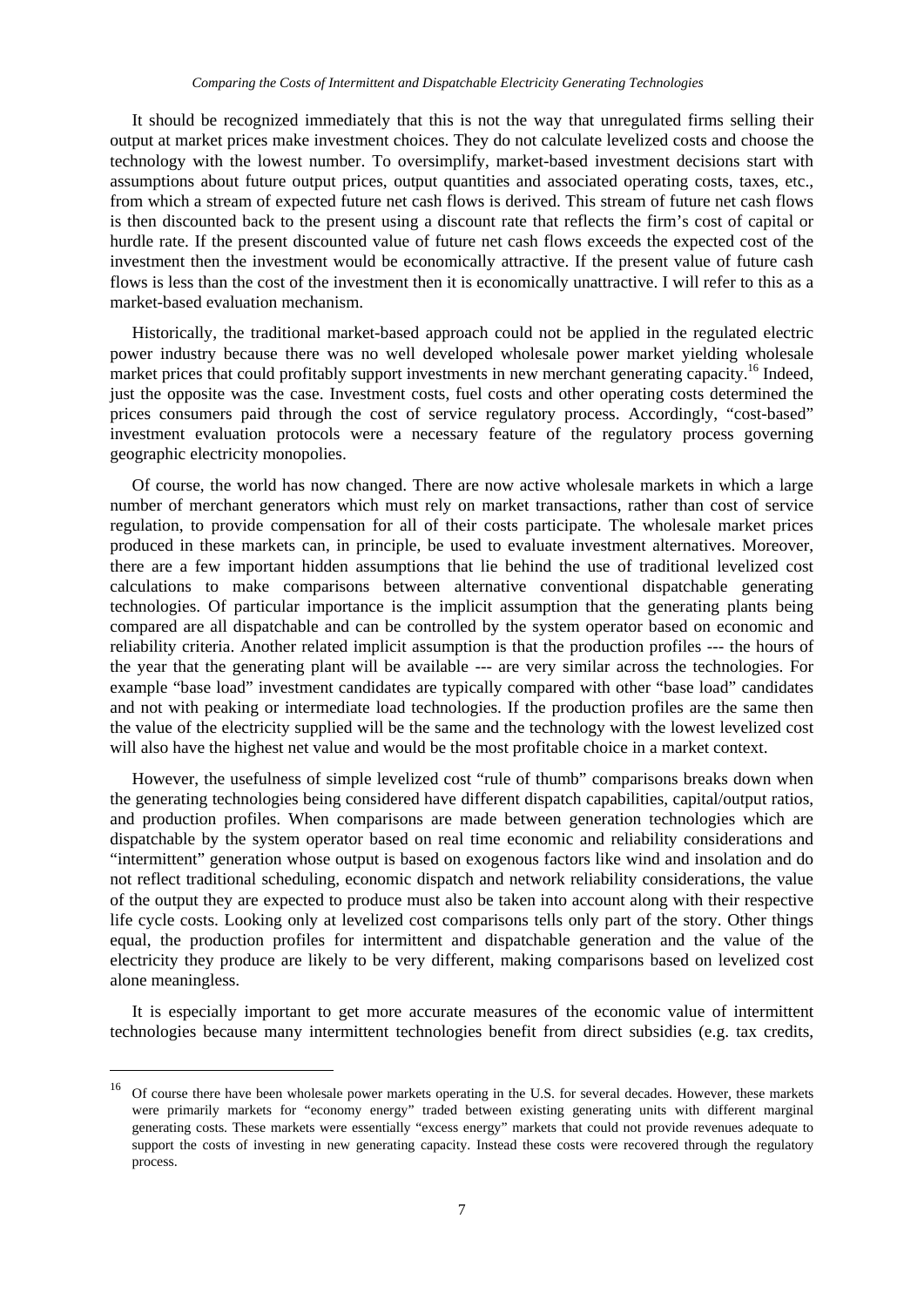renewable energy credits and loan guarantees) and indirect subsidies (e.g. renewable purchase mandates). If these technologies are truly competitive with conventional dispatchable alternatives the subsidies are unnecessary. If they are not, taxpayers and consumers should be aware of how much they are paying in hidden subsidies in an effort to force these technologies into the system. Moreover, if the primary motivation for promoting renewable technologies is to reduce GHG emissions, it would be helpful to know how much relying on these technologies costs per ton of  $CO_2^{\circ}$  removed. This would help policymakers to determine if subsidies and mandates for renewable energy technologies represent the least costly way to achieve GHG reduction goals.

#### **Simple Numerical Examples**

1

Let us begin with an extremely simple characterization of an electric power system. There are two demand periods: peak and off-peak. The peak period is 3000 hours per year and the off-peak period is 5760 hours per year. The level of off-peak demand is 50% of the level of peak demand. Demand is perfectly price inelastic and there is a large existing generating capacity portfolio that is almost perfectly adequate to meet demand and associated RTO/ISO/NERC reliability criteria. There is a competitive wholesale market with peak period prices of \$90/MWh and off-peak prices of \$40/MWh. I focus on a very small incremental investments (e.g. 1 MW) so we can safely hold market prices constant. There are two technologies available for incremental investment. Their attributes are depicted in Table 1 and Table 2 along with the (assumed) associated real levelized cost per MWh for each technology. The attributes have been chosen so that the levelized costs of the intermittent and the dispatchable generating technology are virtually identical (the levelized cost of the intermittent generating technology is slightly lower).

The dispatchable technology has an annualized real capital cost (real rental cost) of \$300,000/MW/Year and real marginal operating costs of \$20/MWh (think nuclear). Since market prices exceed the dispatchable generator's marginal operating cost it will be dispatched whenever it is available. I assume that the plant must be out of service 10% of the year for maintenance and refueling and that these outage hours are concentrated during the off-peak period. Accordingly, the dispatchable generating plant runs for 7884 (capacity factor of  $90\% = 7884/8760$ ) hours during the year and runs during all 3000 peak hours. The levelized cost is calculated as the annualized fixed cost of 1 MW of capacity divided by the number of MWh supplied (7884MWh/MW of capacity) plus the operating cost per MWh to yield a \$58.1/MWh real levelized cost.

The intermittent technology has an annualized capital cost (rental cost) of \$150,000/MW/Year and a \$0/MWh marginal operating cost (think wind). The output of the plant varies with the exogenous variation in the resource that drives the generator; speed and direction of the wind, insolation, tidal movements, etc., depending on the technology. That is, the power is supplied when the wind blows or the sun shines so to speak, not based on the value of the electricity produced at different hours during the year. The average annual capacity factor is assumed to be  $30\%$ .<sup>17</sup>

<sup>&</sup>lt;sup>17</sup> Let me note a few things about the 30% capacity factor assumption. A 30% capacity factor does not mean that in the real world generator runs at full capacity 30% of the time and produce nothing 70% of the time. The capacity factor is simply the actual generation divided by the maximum generation that would be supplied if the plant ran at full capacity during the entire year. For example, a wind turbine typically has a lower bound wind speed where it does not run at all (e.g. 8 miles/hour) and an upper bound wind speed (e.g. 50 miles/hour) where it must be turned off to avoid damage (e.g. from a hurricane). There is a range of wind speeds where the turbine will run at full capacity. Below this "sweet spot," output varies with the third power of the wind velocity. That is, if wind speed doubles output will increase by a factor of eight. During these hours the wind turbine is running at less than full capacity. The 30% capacity factor is a reasonable assumption for the average wind turbine in operation in the U.S. (USDOE) and may be a little generous (Boccard). Of course capacity factors for wind generation vary widely from location to location and from year to year at a specific location because of differences in the attributes of the wind. A typical photovoltaic facility has a much lower capacity factor (e.g. 15-20%) than a typical wind turbine and a much higher levelized cost. However, since the sun shines during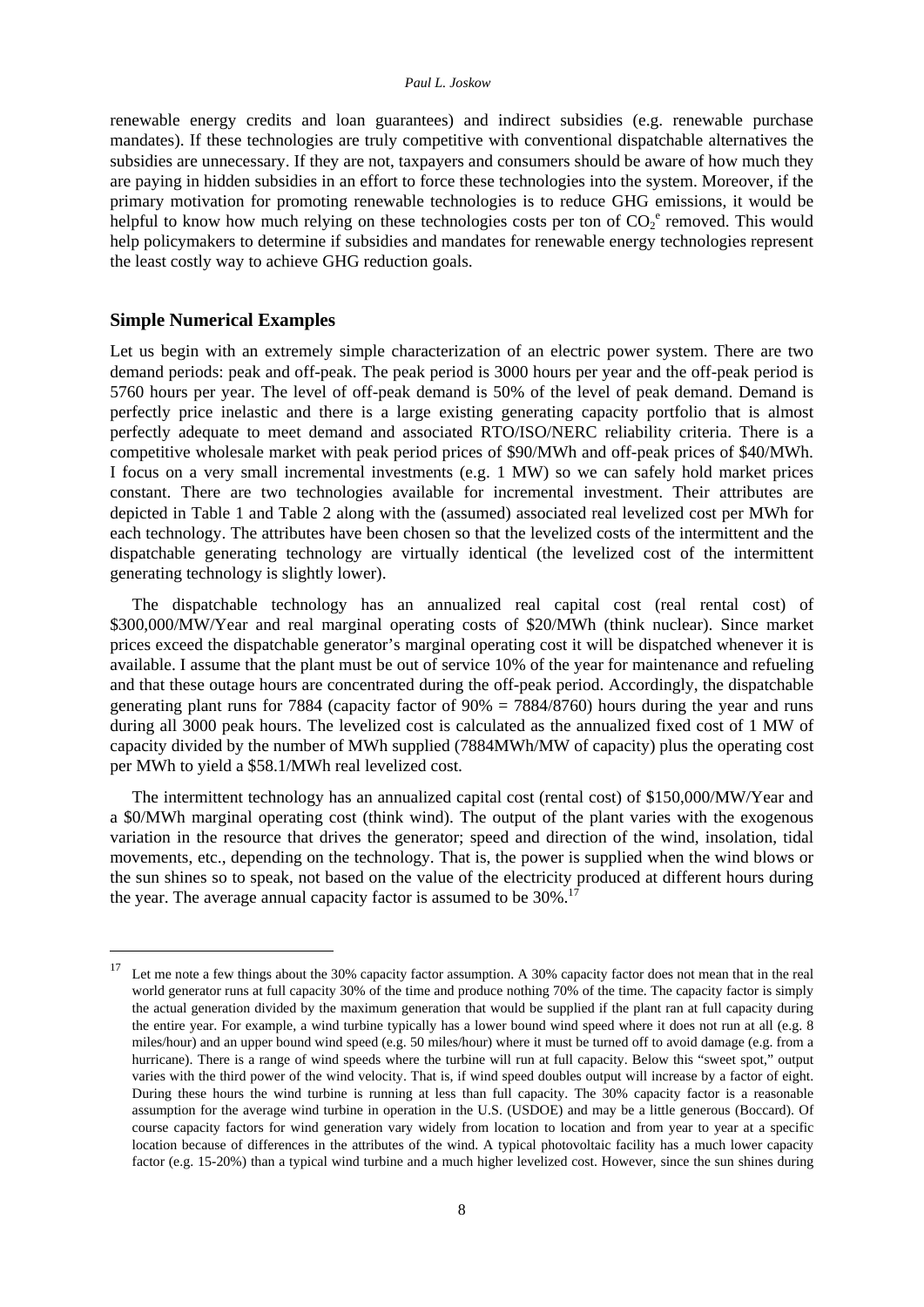The levelized costs for these two technologies are approximately the same. So, if we were to look only at the levelized cost calculations, the two technologies would appear to be "competitive." Indeed, the intermittent technology appears to be slightly more "competitive" than the dispatchable technology from this perspective. Note that the capacity factors of the dispatchable and intermittent technologies are quite different and the capacity factors have been incorporated directly into the calculation of the levelized costs. While the intermittent technology has a much lower capacity factor, the capital cost per unit of capacity is lower than the capital cost per MW/Year for the dispatchable technology and the operating costs of the intermittent technology are assumed to be zero.

There are many arguments about the right capacity factors to use to calculate levelized costs, with proponents of each technology trying to drive down the claimed estimated levelized cost by assuming higher capacity factors than are likely to be achieved in reality for political and public perception purposes.18 That is, the political/public relations game has been to assume that capacity factors are high in order to drive down the advertised levelized cost of a particular technology so that the technology appears to be more competitive than it actually is likely to be.<sup>19</sup> Adopting better methods for comparing the economics of different generating technologies can help to improve the level of discourse about them.

Let's return to the numerical examples. As already noted, once a dispatchable generating plant with the attributes assumed here is completed, it will be economical for the dispatchable technology to produce electricity during all hours of the year when it is available since its marginal operating cost per unit of output is lower than the wholesale market price in all hours of the year. Accordingly, it will be dispatched in all hours when it is available. Outages (e.g. for maintenance) do limit production to 7844 hours in this example, and I have assumed for simplicity that the outages are all taken during offpeak hours. These assumptions will be maintained in all three examples. The upper panels of tables 3A, 3B and 3C display the revenues, costs and profitability of an incremental 1 MW investment in the dispatchable technology. The dispatchable technology earns enough revenue to cover all of its costs plus a small additional profit.

The intermittent technology, despite the fact that the marginal cost of generation is zero, cannot be dispatched based on traditional economic dispatch criteria and runs, in the case of wind, based on exogenous variations in wind speed and direction. Let us assume in Case 1 (Table 3A) that it is windy at night (off-peak) but that the wind is too calm during the day (peak) to drive the turbine. The intermittent generator then produces electricity only during off-peak periods and only for 2628 of the 5760 hours as limited by the wind resource that drives the turbine. This is an extreme assumption, but for a two period model it is not wildly inconsistent with the performance of wind generation in California (see Figure 2 and Figure 3).<sup>20</sup> The revenues, costs and profitability of 1MW of "off-peak" wind generation is given in the second panel of Table 3A. The wind generating technology with these attributes does not cover its costs and exhibits a large negative profit. Thus, despite having the same levelized cost as the dispatchable generating technology, the economic value of the electricity supplied by 1 MW of these two technologies is quite different. The value of the electricity supplied by a unit of dispatchable generating technology is over 4 times higher than that for the intermittent generation technology. This is reflected as well in the profitability of the two generating technologies. A wind

*<sup>(</sup>Contd.)* 

the day and electricity prices are higher during the day than at night, the value of the electricity produced by the solar technology may be higher than the value of the electricity produced by the wind technology.

<sup>18</sup> Boccard finds that actual realized capacity factors fall short of forecast capacity factors for wind generators.

 $19$  This observation applies to both renewable and conventional generating technologies.

While the situation in California is extreme, wind generation is negatively correlated with peak demand in many other areas of North America including Texas, New York, and Ontario. In New York, capacity factors are much higher during winter months than during the peak summer months. The capacity factor for wind generated in New York during the peak summer hours of 2PM to 6PM was 22.9% in 2007, 16.7% in 2008, and 14.1% in 2009 (NYISO, page 95).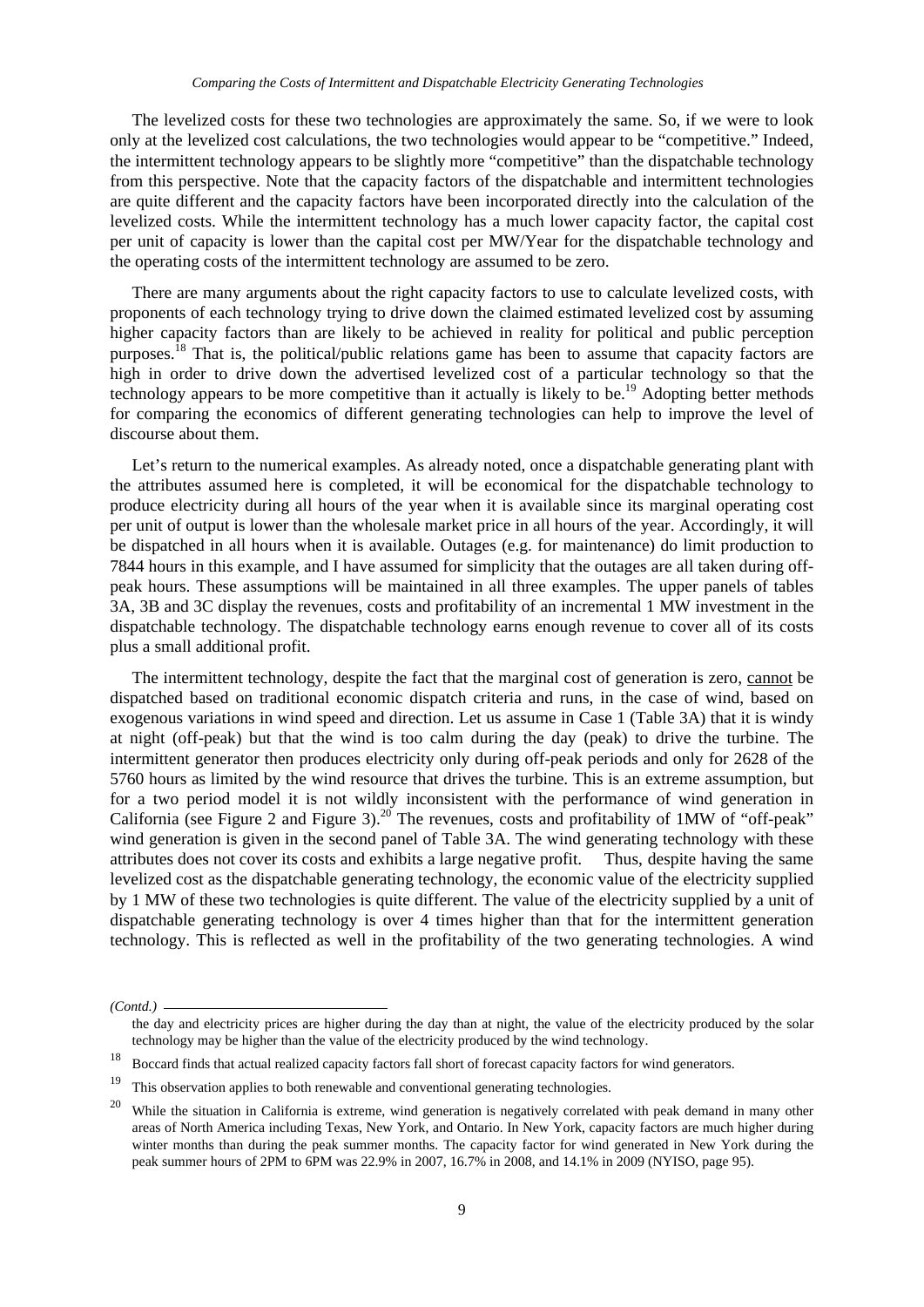#### *Paul L. Joskow*

generator with these attributes would surely require a large subsidy or selected in response to a renewable electricity purchase mandate since it is uneconomical. $^{21}$ 

Let us look at a second example with a different set of assumptions. See Table 3B. The intermittent generator is now assumed to run for 500 hours during the peak period (a 19% capacity factor during peak hours) and for 2128 hours during the off-peak period (a 37% capacity factor during off-peak hours).<sup>22</sup> The attributes of the dispatchable technology are assumed to be the same, and the value of the electricity produced and the associated total costs are the same as in the first example as well. The second panel of Table 3B displays the revenues, costs and profitability for the intermittent technology. Shifting about 20% of the output to the peak period increases revenues, but not by enough to cover the intermittent generator's total costs and investment in the intermittent technology (absent subsidies) still yields a negative profit

Again the intermittent technology produces electricity with a lower value than the dispatchable technology and the revenue that would be earned if it sold its output at market prices does not cover its costs. One MW of the intermittent technology has a much lower social value than does one MW of the dispatchable technology despite the fact that their levelized costs are almost identical. The reason is that the intermittent technology produces a larger fraction of its (limited) output during low electricity price hours.

For the third example we will make an extreme assumption about the output profile of the intermittent technology. See Table 3C. Let's assume that the intermittent technology fortuitously produces all of its electricity during the peak period. This would be more plausible for a solar technology than for wind, though solar technologies still do exhibit intermittency. Solar thermal plants have much more attractive production profiles (Figure 4 --- parabolic trough technology) since the sun shines during the day when demand is high, though cloud cover can both reduce the level of peak output during the day and make it more volatile (Figure 5). Similarly for photovoltaic technology output varies with insolation (Figure 6 and Figure 7). So, solar technology may have a higher levelized cost than wind technology, but it may produce much more valuable electricity. Levelized cost calculations hide this important factor.

The intermittent technology now is assumed to have a peak period capacity factor of 87%, limited only by the availabilty of the wind or insolation to drive the turbine. The dispatchable generator will operate as before and produce electricity with the same dispatch characteristics, output profile, market value and cost. The revenues, costs, and profitability of the intermittent generator are displayed in the second panel of Table 3C. In this case, if the electricity it produces were sold at market prices the intermittent generating technology would cover its costs and earn a substantial profit. Indeed, it would be substantially more profitable than the dispatchable technology characterized so far. It would also be profitable for the intermittent technology to enter the market without subsidies.

The key message from these examples is that when the electricity is produced by an intermittent generating technology, the level of output and the value of the electricity at the times when the output is produced are key variables that should be taken into account in comparing intermittent technologies with dispatchable technologies and intermittent technologies with each other. Since wholesale electricity prices also vary by location, the location of the output and associated locational prices should also be taken into account, as would be the case for dispatchable generating technologies as well.

1

<sup>&</sup>lt;sup>21</sup> Placing a price on  $CO_2$  might change this conclusion but this could only be determined by adding assumptions about emissions and  $CO<sub>2</sub>$  prices. If the dispatchable technology is nuclear then  $CO<sub>2</sub>$  pricing would actually make the dispatchable technology more attractive since it would displace more existing fossil generation per MW of capacity.

<sup>22</sup> This is roughly equal to the peak period capacity factors for wind generators in New York, though the off-peak capacity factors in New York State appear to be closer to 30% than 45% (NYISO, page 95).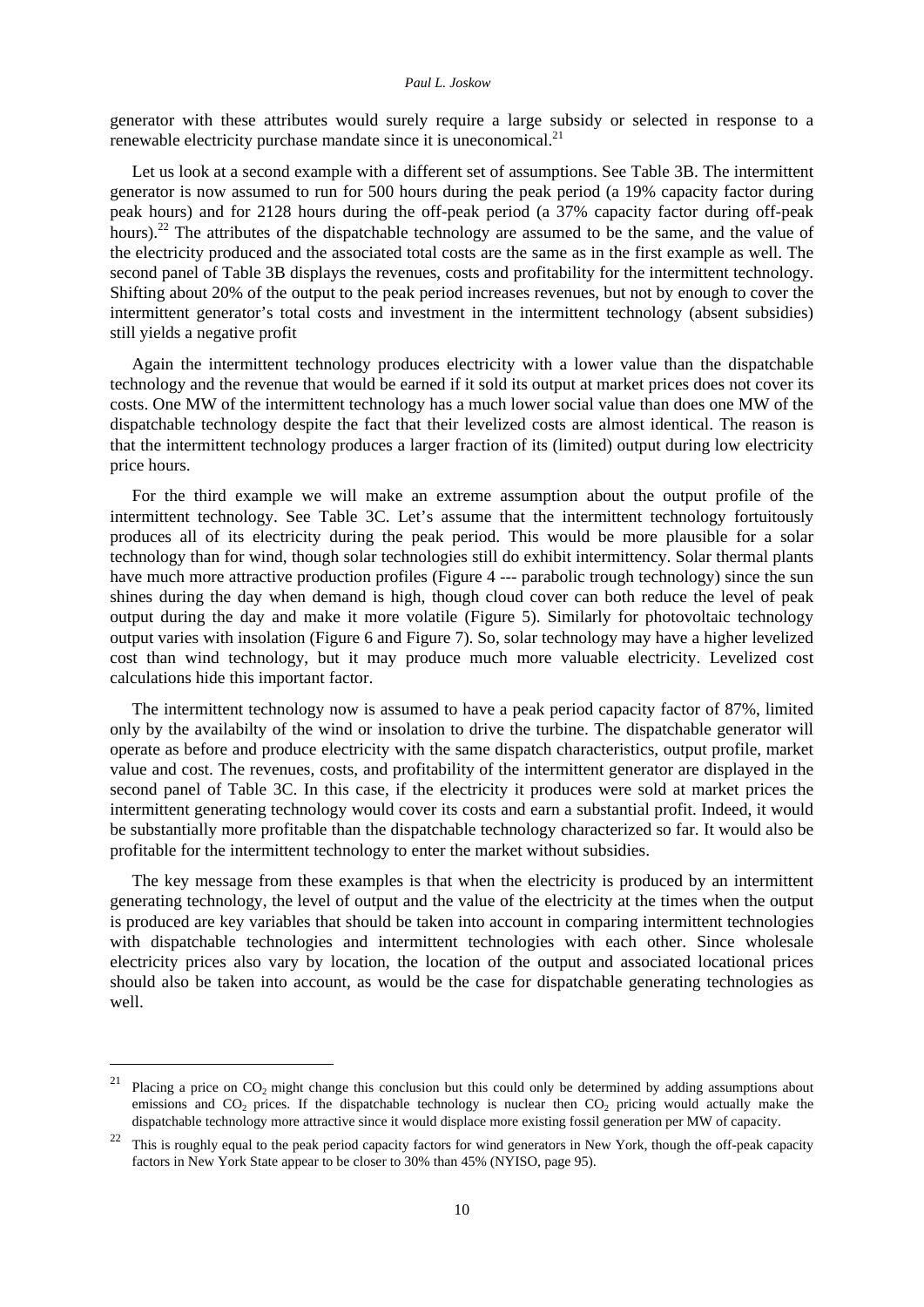#### **An Alternative Comparative Framework**

It should be clear that using traditional levelized cost calculations to compare dispatchable and intermittent generating technologies or to compare different intermittent technologies is a meaningless exercise and can lead to inaccurate valuations of alternative generating technologies. While levelized cost calculations may be a simple way accurately to compare different dispatchable base load generating technologies with different capital and operating cost attributes (Joskow and Parsons (2009)), it is not a useful way to compare generating technologies with very different production profiles and associated differences in the market value of the electricity they produce. When these kinds of comparisons are at issue, as they now frequently are given the public policy and regulatory pressures to increase investment in renewable energy technologies with intermittent output characteristics, a different set of methods is required to better understand what the true costs are for different generation technologies.

A good starting point would be to evaluate all generating technologies, both intermittent and dispatchable, based on the expected market value of the electricity that they will supply, their total life-cycle costs and their associated expected profitability, rather than focusing only on the levelized cost per unit of output. Such an analysis would reflect the actual expected production profiles of dispatchable and intermittent technologies, the value of electricity supplied at different times, and other costs of intermittency associated with reliable network integration. That is, abandon levelized cost comparisons and adopt more standard economic evaluation methods for new generating capacity. This kind of analysis can be performed with and without direct subsidies, mandates, renewable credits, etc., so that the true costs of alternative technologies can be identified, the costs of the direct and indirect subsidies can be made transparent, and the cost per unit of  $CO<sub>2</sub>$  displaced by different technologies can be easily measured. Of course, there is considerable uncertainty about future electricity prices and we should be skeptical about comparative technology evaluations being based on administrative regulatory estimates of future prices. However, merchant investors in new generating capacity must make estimates of future electricity prices when they evaluate investment opportunities. And we can use properly designed competitive procurement processes to decentralize wholesale market price estimates to investors while accommodating subsidies for renewable generating technologies, as discussed further below.

Many system operators are already using a market-value based framework to identify technical issues with large scale deployment of intermittent generation and to measure the costs networks are likely to incur to respond to intermittency in order to maintain reliability criteria (e.g. ERCOT). This conceptual framework can also be used properly to measure the costs of the renewable electricity promotion policies that have been adopted by state and federal governments and in this way increase the transparency of these costs to the public. It also provides a useful conceptual framework for quantifying the value of adding storage capabilities to intermittent technologies and for designing competitive procurement programs for renewable energy that properly take account of differences in production profiles and the associated value of the electricity produced from plants at locations with different wind and solar resources.

Finally, this approach will increase transparency about the costs of alternative generating technologies, the costs of subsidies provided to certain technologies, other costs of intermittency, and the environmental benefits of promoting technologies with subsidies, credits, and mandates that would not otherwise be economical choices. The increased transparency will improve public policy decisions and illuminate inaccuracies about costs and competitiveness advanced by interest groups promoting particular generation technologies to feather their own nests.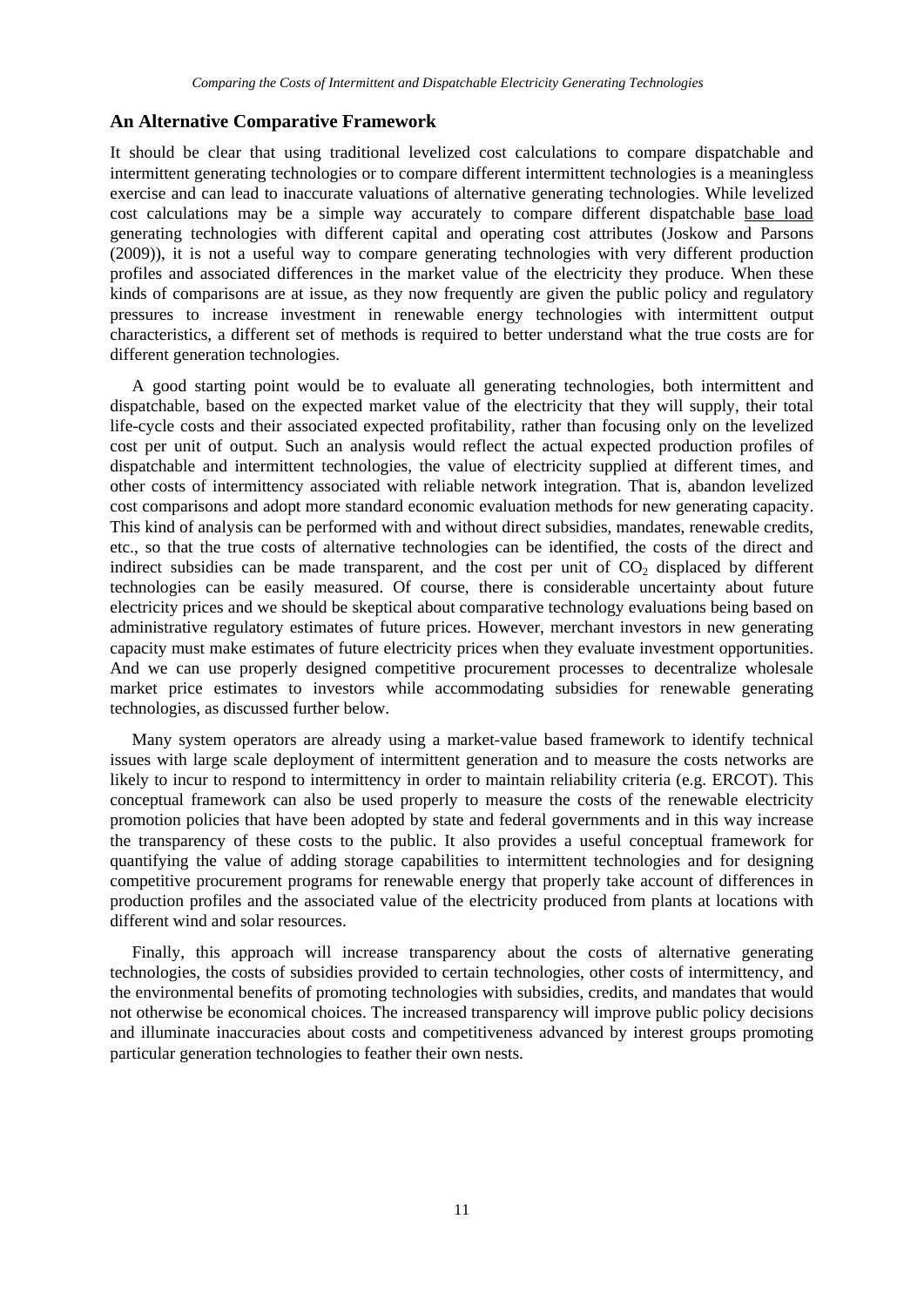#### **Other Issues**

-

This type of market based or electric power "systems" approach can help to illuminate other issues associated with the introduction of large amounts of intermittent generating capacity into electric power systems.

a. Renewable Electricity Procurement: Many states with renewable electricity mandates require distribution utilities to run competitive solicitations to ensure that they meet their renewable energy procurement obligation with the "least costly" renewable technologies. The previous discussion should make it clear that the wrong way to organize a procurement auction for intermittent generating capacity would be to select the suppliers that offer the lowest price per MWh supplied without regard to the hours when the electricity is expected to be supplied and the associated market prices for this electricity. As before, the net economic value of competing projects with the same costs can vary widely depending on their production profiles and the value of the electricity that they supply when the wind blows or the sun shines. Paying less for a project that only supplies off peak power could be a very inefficient choice if a more costly alternative with a more economically attractive output profile is available.

There is a simple conceptual way to change the structure of procurement auctions for intermittent generation to remedy this problem. Rather than running an auction to supply renewable energy per se, the auction should be based on the subsidy that will be paid to qualified renewable generators to supply energy when it is available. Suppliers interested in participating in the auction would bid the subsidy that they are willing to accept for a specified level of output if they are chosen to receive a contract through the auction. The subsidies per MWh supplied bid into the auction by different project are ordered from lowest to highest. The procurement auction then selects the projects with the lowest subsidy bids that in the aggregate meet the procurement quantity target. The subsidy bid by the marginal bidder that just misses being selected then determines the subsidy per MWh supplied that each of the winning bidders will receive. The renewable generators are then free to make their own commercial arrangements to sell the power they produce itself and will reflect the revenue they expect to receive from sales of their output into the market in their bids.<sup>23</sup> The generators that can supply power when it is most valuable will then require a smaller subsidy than those who will supply power when it is less valuable, other things equal. A procurement system that separates the commercial arrangements for supplying the power from the contractual arrangements to provide subsidies for what the renewable generators actually produce will lead to more efficient choices of suppliers than a naïve "least cost" auction that ignores differences in production profiles and the wide differences in the value of electricity at different times.

b. Storage: If we compare Table 3A with Table 3C we see immediately that storage capacity would be very valuable in locations where the renewable resource has the attribute that it drives the generator mostly off-peak. At the extreme, if storage could shift all of the generation from an intermittent generator from the off-peak period to the peak period, the value of the electricity supplied would increase by a factor of four in the example. However, if procurement programs do not incorporate the value of electricity produced at different times, renewable generators will have no incentive to add storage capacity to their projects.

c. Consistency with Analyses of Grid Integration Issues: The approach taken here is completely consistent with ongoing analyses of operational issues associated with large scale scale integration of intermittent technologies into electric power networks, the associated incremental costs, and implications for pricing network reliability services (e.g. frequency regulation and spinning reserves), redispatch costs, output constraints resulting from transmission constraints (including those placed on wind), and capacity values (e.g. based on the expected capacity factor during the few highest peak

<sup>23</sup> Of course, whether and how they will do so depends on many other attributes of a renewable energy procurement auction.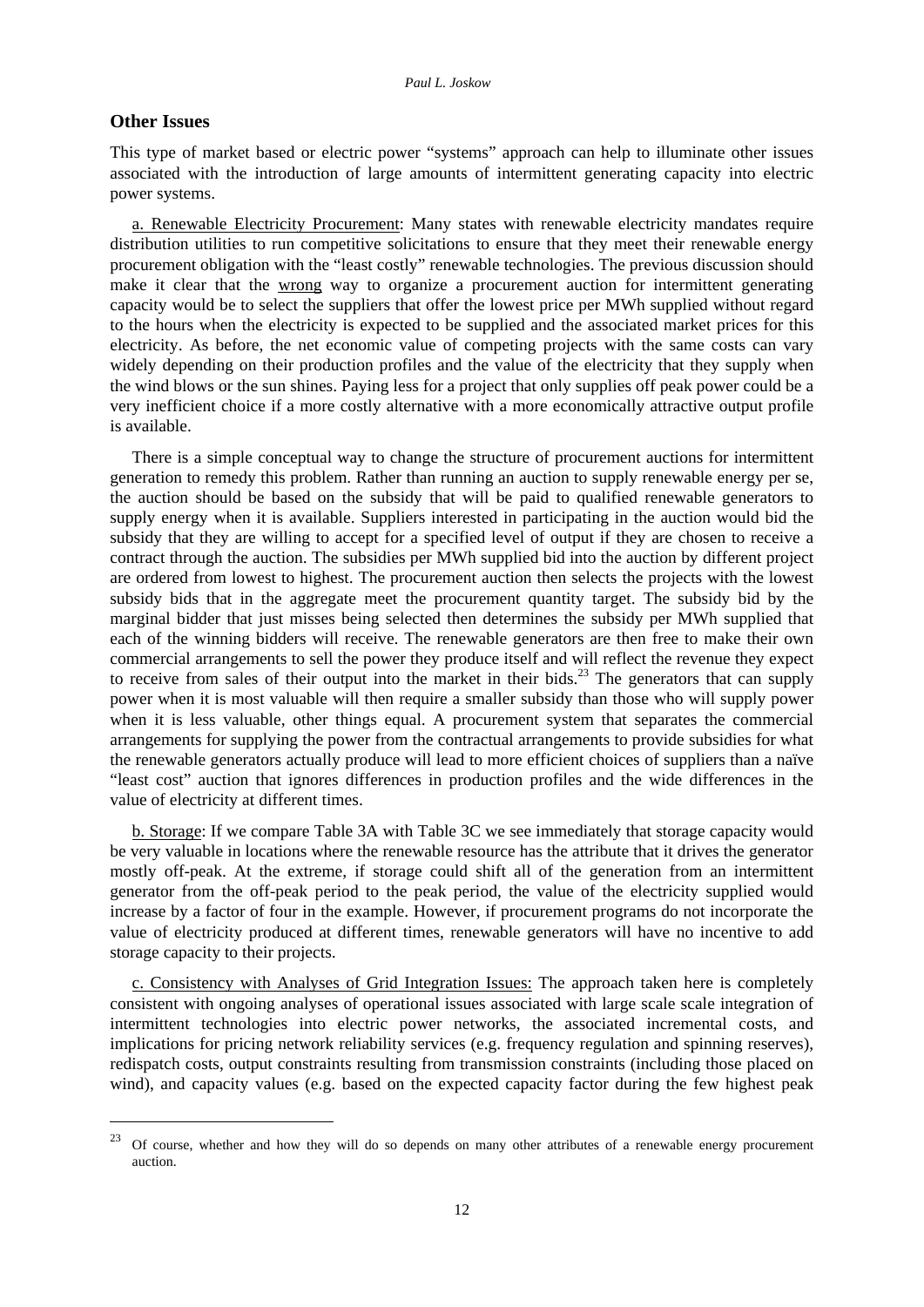hours of the year rather than nominal capacity or average capacity factors). The analyses of these issues requires a systems approach that carefully takes into account output profiles, required response speeds to match supply and demand in real time, accuracy of day-ahead forecasting of output, etc. The analyses of these issues performed by ERCOT is an excellent example of how this kind of study can be done. The tools used by ERCOT to examine these operational issues can easily be applied as well to evaluate the more basic questions about the economics of investing in alternative generating technologies discussed here.

d. Production Tax Credits: Qualifying renewable generating units now receive a production tax credit of 2.1 cents/KWh (indexed to inflation) from the federal government. This tax credit is earned regardless of the time the electricity is actually produced or its economic value. This is an inefficient way to subsidize renewable energy because it does not provide incentives for intermittent generators to choose locations, schedule maintenance, etc. in a way that maximizes the value of the electricity produced. A tax credit that is high for supplies provided during peak hours and low for supplies provided during off-peak hours would provide better incentives and increase the net economic value of renewable energy investments.

e. Other Incentive Issues: It is clear from the comprehensive studies examining economic and reliability issues resulting from large scale expansion of intermittent generation (e.g. NYISO, ERCOT, NERC) that its reliable integration into electric power networks will increase costs related to frequency regulation, spinning reserves, transmission congestion and investment, redispatch, and backup capacity costs. The magnitude of these costs will no doubt continue to be debated. However, it is essential that these additional costs get factored into prices charged to intermittent generators for grid reliability services, redispatch and backup capacity to provide appropriate incentives for more efficient investment in intermittent technologies. Our ability to use proper prices incentives to efficiently guide investment decision, including the location, type, and capacity of intermittent generation entering the market is unfortunately limited by quantitative mandates to purchase minimum quantities of intermittent generation regardless of their economic merits. Relying instead on pricing CO<sub>2</sub> emissions combined with proper pricing of grid services and backup capacity (through proper capacity payment mechanisms) would yield superior economic and environmental outcomes.

#### **Table 1**

#### **Hypothetical Levelized Costs Comparison**

|                                                         | Base Load         | Intermittent      |
|---------------------------------------------------------|-------------------|-------------------|
| Construction + Fixed $O\&M$ Cost<br>(levelized/MW/year) | \$300,000/MW/Year | \$150,000/MW/Year |
| <b>Operating Cost</b><br>(levelized/MWh)                | $20.0\phi$ /KWh   | $0\not\in$ /KWh   |
| Capacity Factor                                         | 90%               | 30%               |
| MWh/MW/year                                             | 7884              | 2628              |
| Levelized cost/MWh                                      | \$58.1/MWh        | \$57.1/MWh        |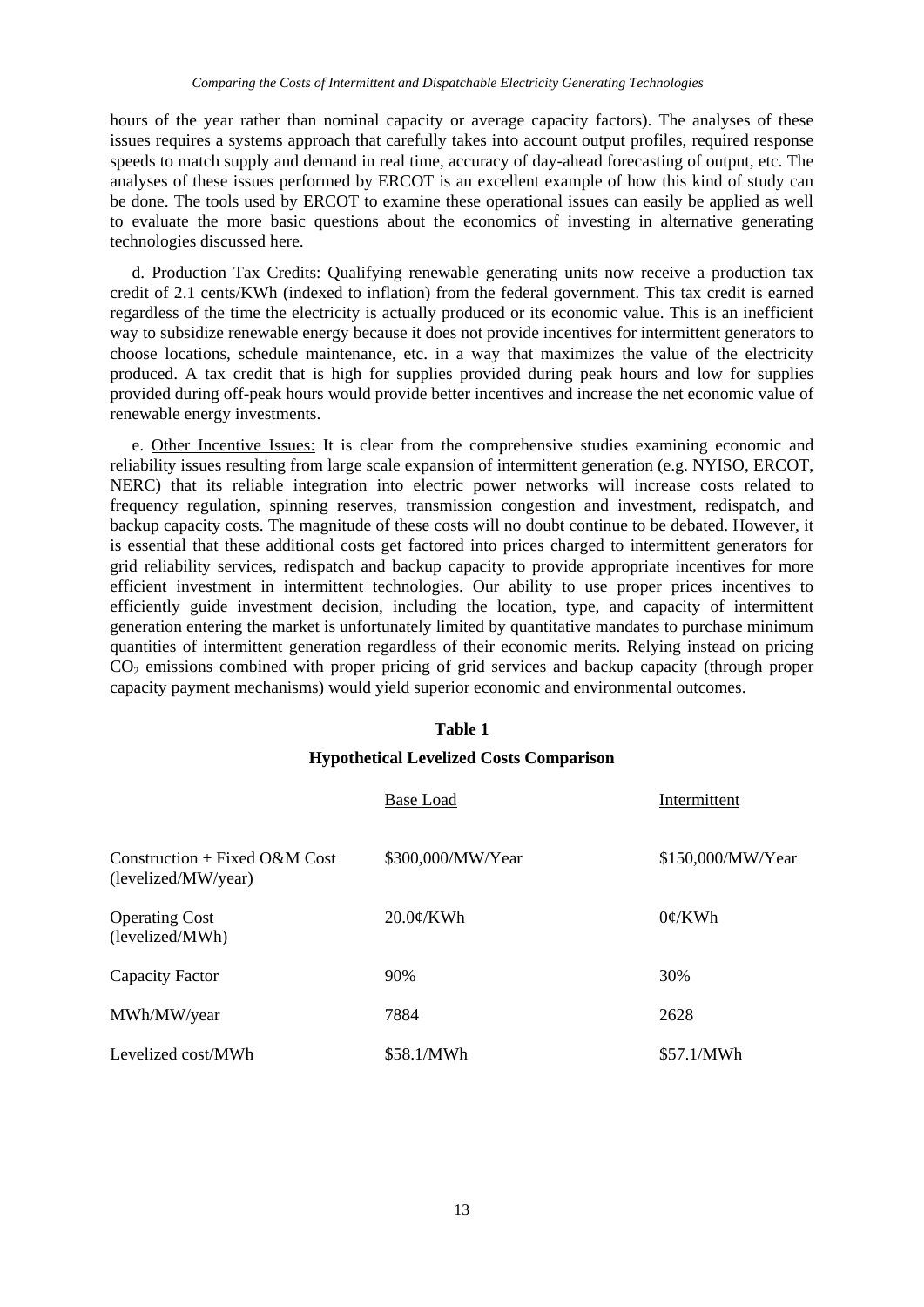#### *Paul L. Joskow*

# **Table 2**

# **Hypopthetical Peak and Off-Peak Attributes**

| Peak period:<br>Hours: | 3000     |
|------------------------|----------|
| Price (levelized):     | \$90/MWh |
| Off-peak period:       |          |
| Hours:                 | 5760     |
| Price (levelized):     | \$40/MWh |

# **Table 3A**

# **Hypothetical Valuations of Intermittent and Dispatchable Generation**

# **with the Same Levelized Cost**

| Dispatchable MWh supply: | Case 1            |  |
|--------------------------|-------------------|--|
| Peak:                    | 3000 MWh          |  |
| Off-peak:                | 4884 MWh          |  |
| Revenues:                | \$465,360/MW/year |  |
| $Costs$ :                | \$457,680/MW/year |  |
| Profit:                  | \$7,680/MW/year   |  |
|                          |                   |  |

# Intermittent MWh supply:

| Peak:     | 0 MWh             |
|-----------|-------------------|
| Off-peak: | 2628 MWh          |
| Revenues: | \$105,120/MW/year |
| Costs:    | \$150,000/MW/year |
| Profit:   | $-$ \$44,880      |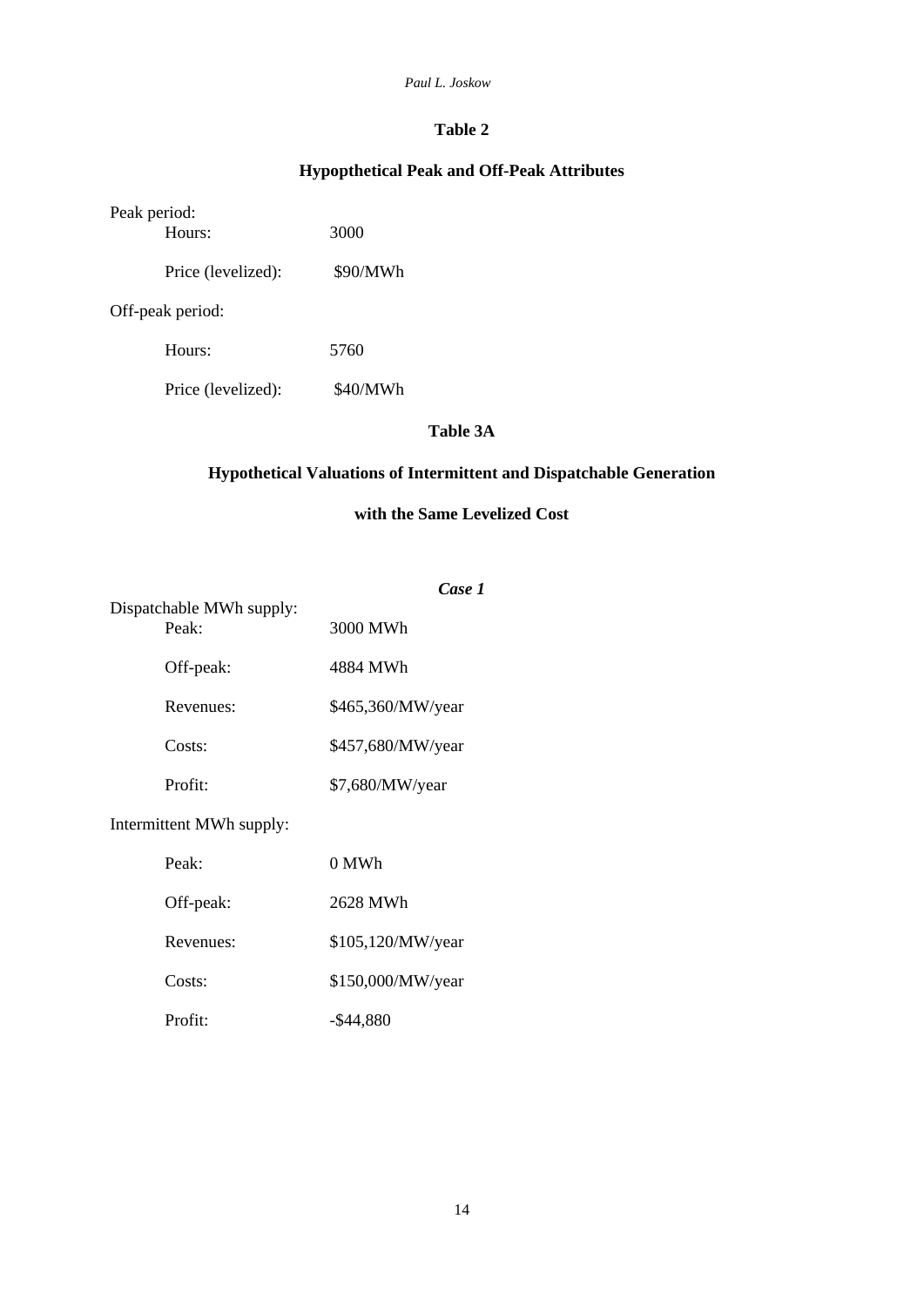## **Table 3B Hypothetical Valuations of Intermittent and Dispatchable Generation with the Same Levelized Cost**

|                                   | Case 2             |
|-----------------------------------|--------------------|
| Dispatchable MWh supply:<br>Peak: | 3000 MWh           |
| Off-peak:                         | 4884 MWh           |
| Revenues:                         | \$465,360/MW/year  |
| Costs:                            | \$457,680/MW/year  |
| Profit:                           | \$7,680/MW/year    |
| Intermittent MWh supply:<br>Peak: | 500 MWh            |
| Off-peak:                         | 2128 MWh           |
| Revenues:                         | \$130,120/MW/year  |
| Costs:                            | \$150,000/MW/year  |
| Profit:                           | $-$19,880/MW/year$ |

#### **Table 3C**

# **Hypothetical Valuations of Intermittent and Dispatchable Generation with the Same Levelized Cost**

|                                   | Case 3            |  |
|-----------------------------------|-------------------|--|
| Dispatchable MWh supply:<br>Peak: | 3000 MWh          |  |
| Off-peak:                         | 4884 MWh          |  |
| Revenues:                         | \$465,360/MW/year |  |
| Costs:                            | \$457,680/MW/year |  |
| Profit:                           | \$7,680/MW/year   |  |
| Intermittent MWh supply:<br>Peak: | 2628 MWh          |  |
| Off-peak:                         | 0 MWh             |  |
| Revenues:                         | \$236,520/MW/year |  |
| Costs:                            | \$150,000/MW/year |  |
| Profit:                           | \$86,520/MW/year  |  |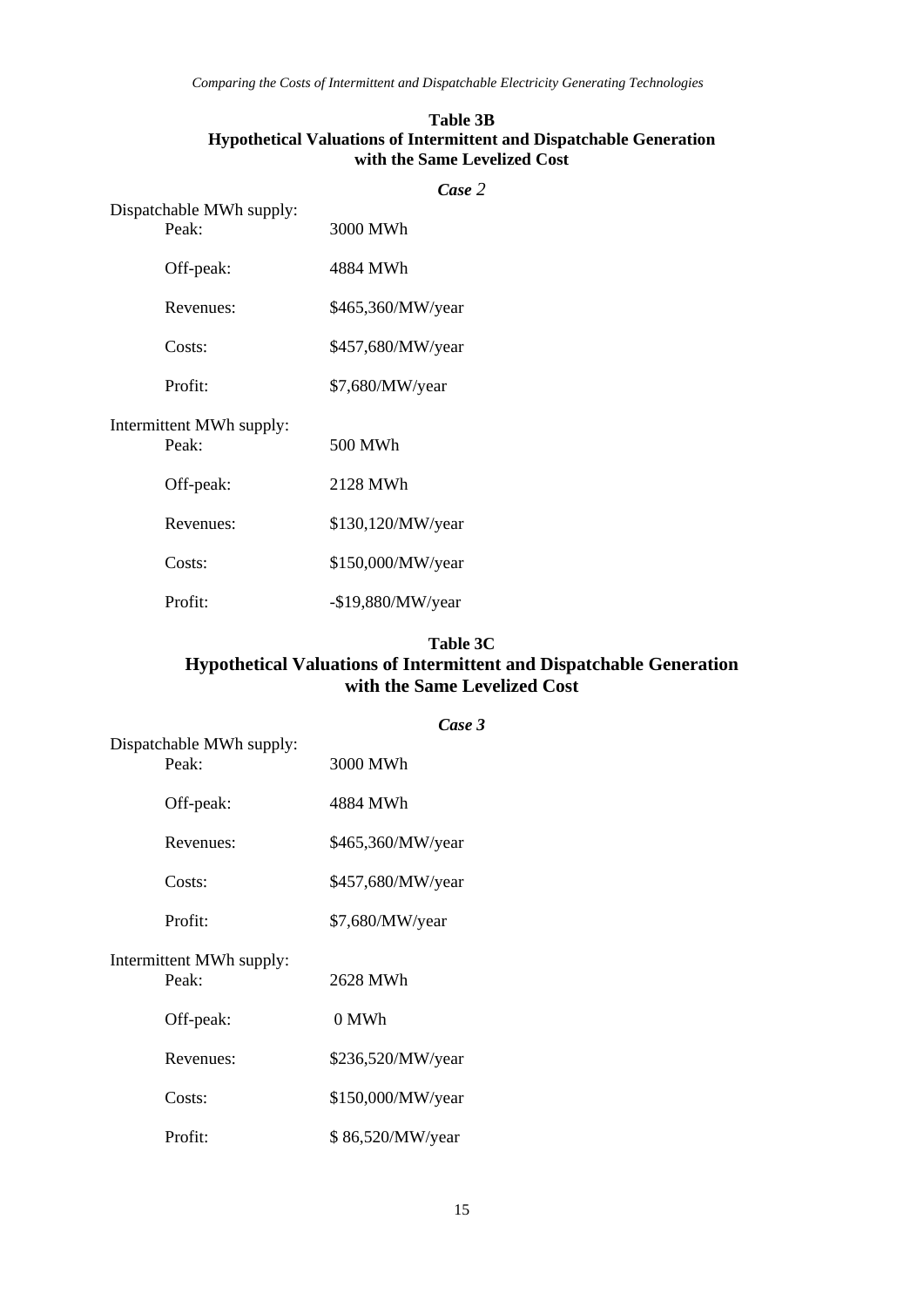# **Figure 1**



**Top 5% of Real Time Energy (only) Prices in the PJM RTO**<sup>24</sup>

*State of the Market Report for PJM 2009*, Monitoring Analytics, LLC (Independent Market Monitor for PJM), Volume 2, page 64, March 11, 2016

**Figure 2** 



24 Note that this excludes capacity payments and payments for ancillary services.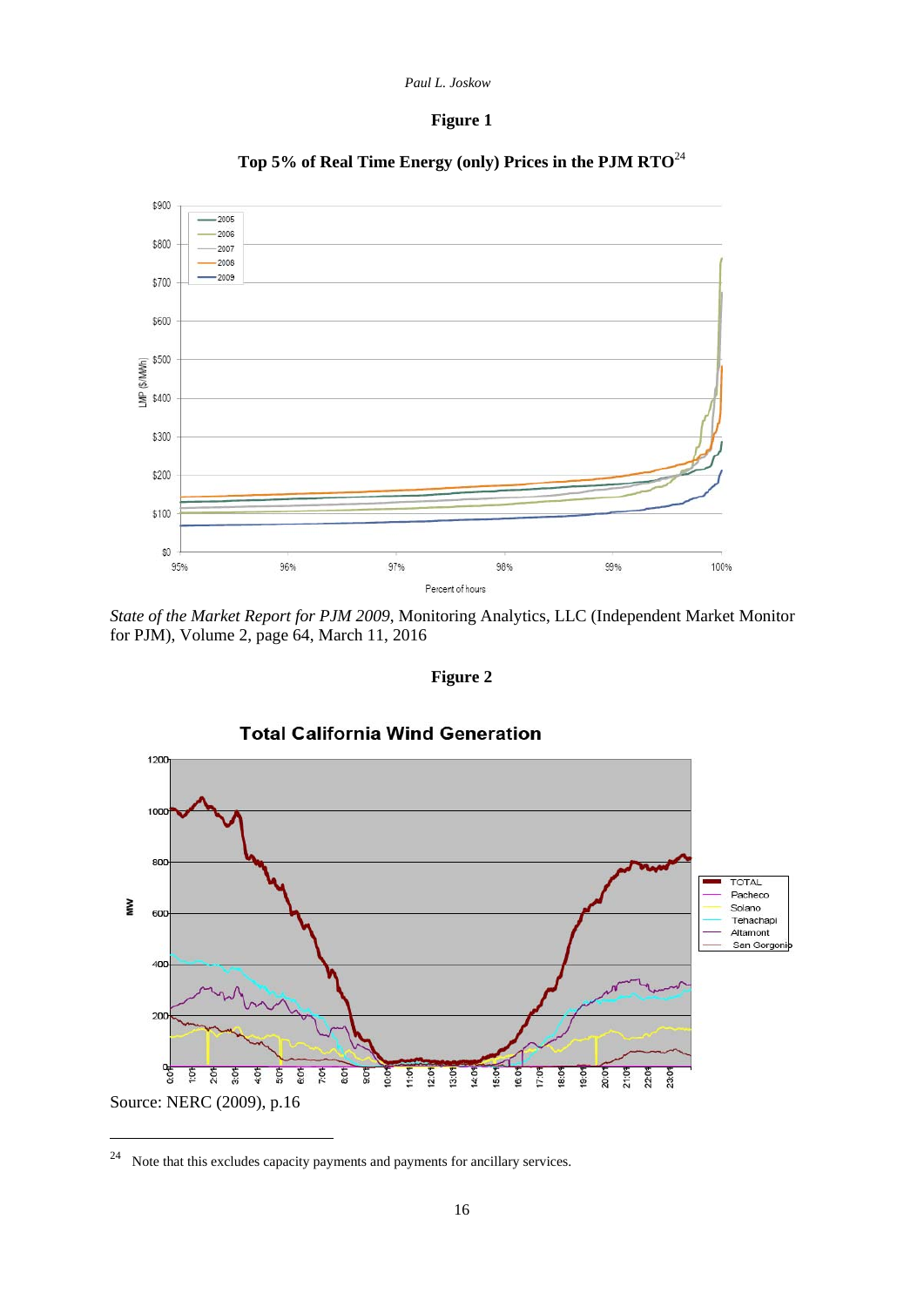

**Figure 3 California Wind Generation During 2006 Heat Wave** 

Source: NERC (2009), page 37.

**Figure 4** 



# Parabolic trough CSP plant on a sunny day (Sampling time of 10 sec.)

Source: NERC (2009), page 26.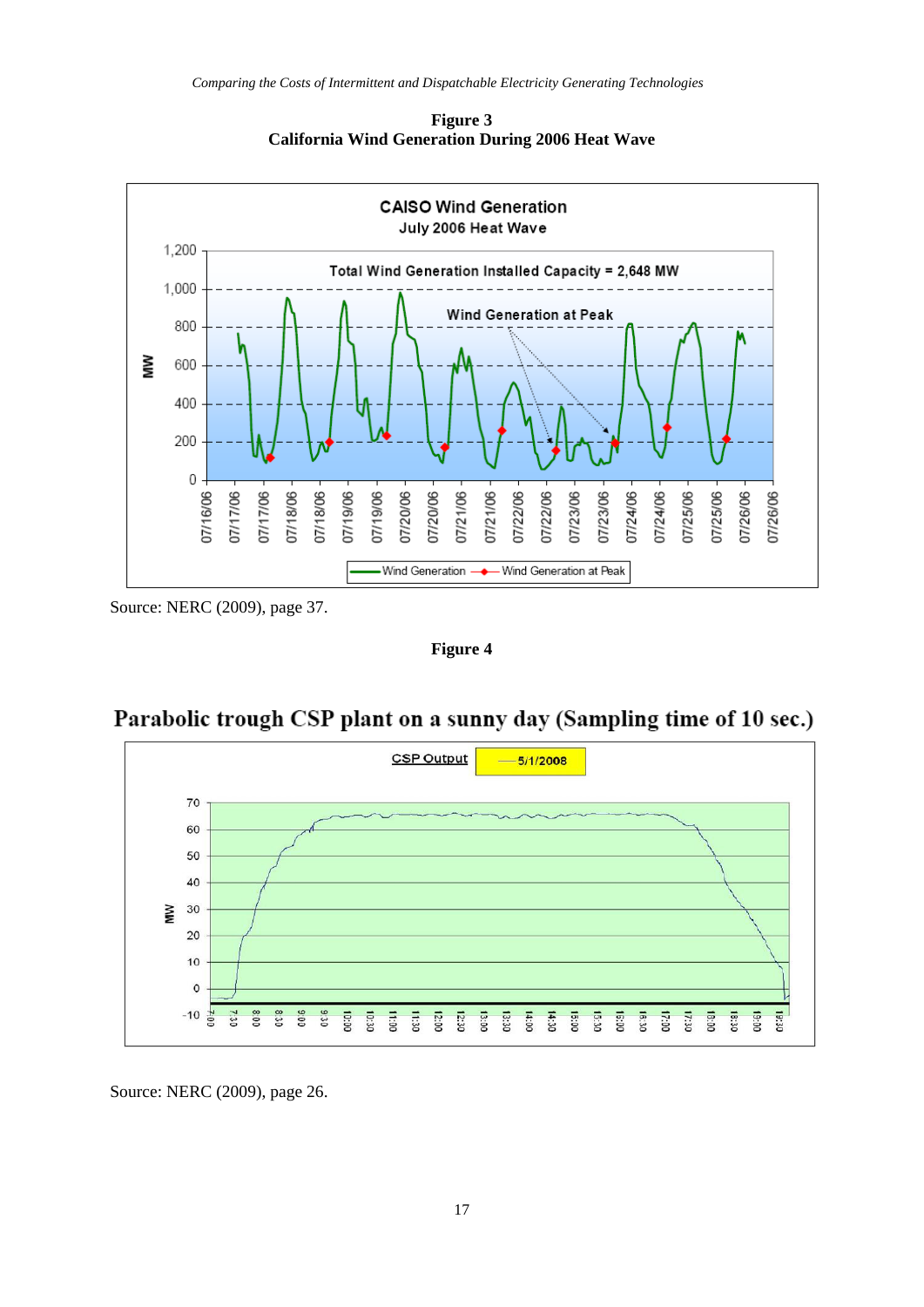#### **Figure 5**



Parabolic trough CSP plant on a partly-cloudy day (Sampling time of 10 sec.)

Source: NERC (2009), page 26

**Figure 6** 



# PV plant output on a sunny day (Sampling time 10 seconds)

Source: NERC (2009), page 28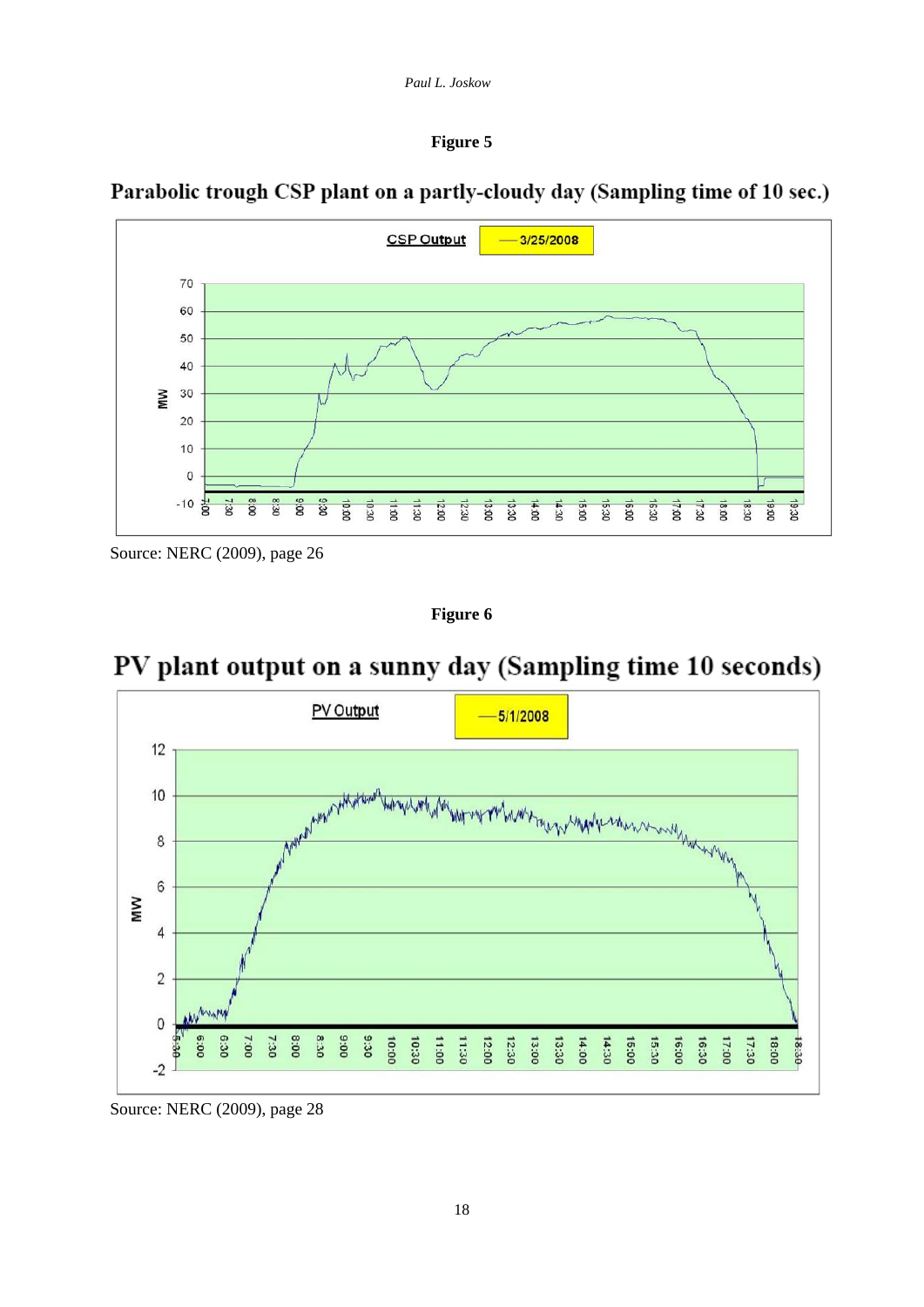

# PV Plant output on a partly-cloudy day (Sampling time 10 seconds)



Source: NERC (2009), page 28

**Figure 8** 



As printed in *The Wall Street Journal*, September 13, 2010, page R4. <http://online.wsj.com/article/SB10001424052748703846604575447762301637550.html#>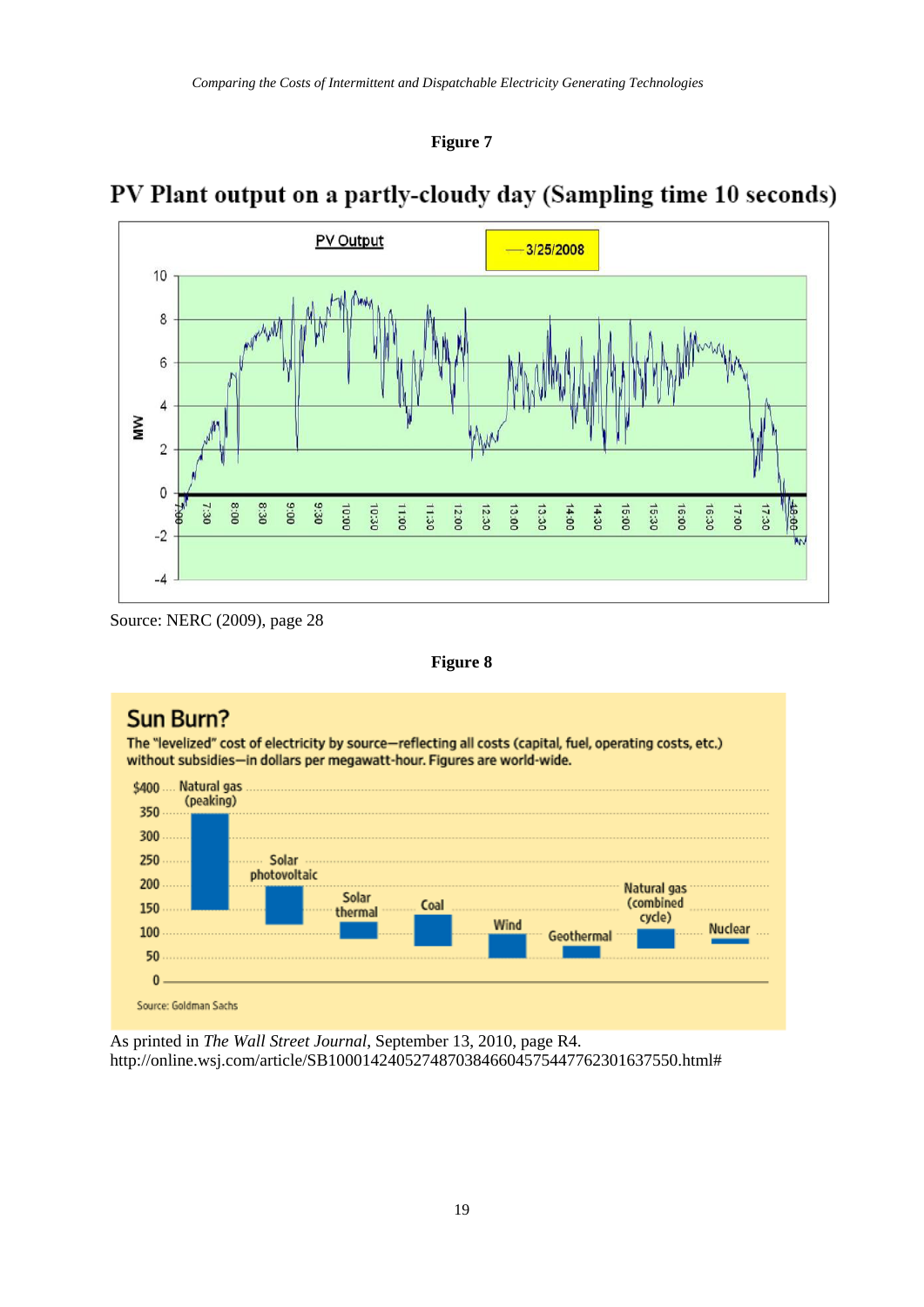#### **References**

- Boccard, Nicholas, "Capacity Factor and Wind Power Realized Values vs. Estimates," *Energy Policy* 37 (2009), 2679-2688.
- ERCOT, "Wind Impact/Integration Analysis," February 27, 2009.
- Cory, Karlynn and Paul Schwabe, "Wind Levelized Cost of Energy: A Comparison of Technical and Financial Input Variables," Technical Report NREL/TP-6A2-46671, October 2009.
- Denning, Liam, "Power Investing," *The Wall Street Journal*, September 13, 2010. <http://online.wsj.com/article/SB10001424052748703846604575447762301637550.html#>
- Joskow, Paul, "Regulation of Natural Monopoly," *Handbook of Law and Economics*, Chapter 16, A.M. Polinsky and S. Shavell, editors, Elsevier, 2007. [http://econ-www.mit.edu/files/1180 .](http://econ-www.mit.edu/files/1180)
- Joskow, Paul, "Capacity Payments in Imperfect Electricity Markets: Need and Design," *Utilities Policy*, 16: 159-170, 2008.
- Joskow, Paul and John Parsons, "The Economic Future of Nuclear Power," *Daedalus*, Fall 2009, Volume 1, 45-59.
- Massachusetts Institute of Technology (MIT), *The Future of Nuclear Power*, 2003.
- Mount, Tim, et. al., "The Hidden System Costs of Wind Generation in a Deregulated Electricity Market," Charles H. Dyson School of Applied Economics and Management, Cornell University, WP 2011-01, January 2011.
- National Renewable Energy Laboratory, "Simplified Levelized Cost of Energy Calculator (Beta)," [http://www.nrel.gov/analysis/tech\\_lcoe.html](http://www.nrel.gov/analysis/tech_lcoe.html)
- New York ISO (NYISO), *Wind Generation Study,* June 2010.
- North American Electric Reliability Corporation (NERC), *Accommodating High Levels of Variable Generation: Special Report*, April 2009.
- Ontario Independent Electricity System Operator, *Wind Power Generation in Ontario,*  [http://www.ieso.ca/imoweb/siteshared/windtracker.asp.](http://www.ieso.ca/imoweb/siteshared/windtracker.asp)
- SunPower Corporation, "The Levelized Cost of Electricity from Utility-Scale Photovoltaics," August 14, 2008.
- Soloff, Charles, "Wind and Solar Resource Assessment for New England," American Solar Energy Society, 2010.
- United States Department of Energy (USDOE), *2009 Wind Technologies Market Report*, August 2010.
- United States Energy Information Administration (EIA), *Annual Energy Outlook 2010*, April 2010.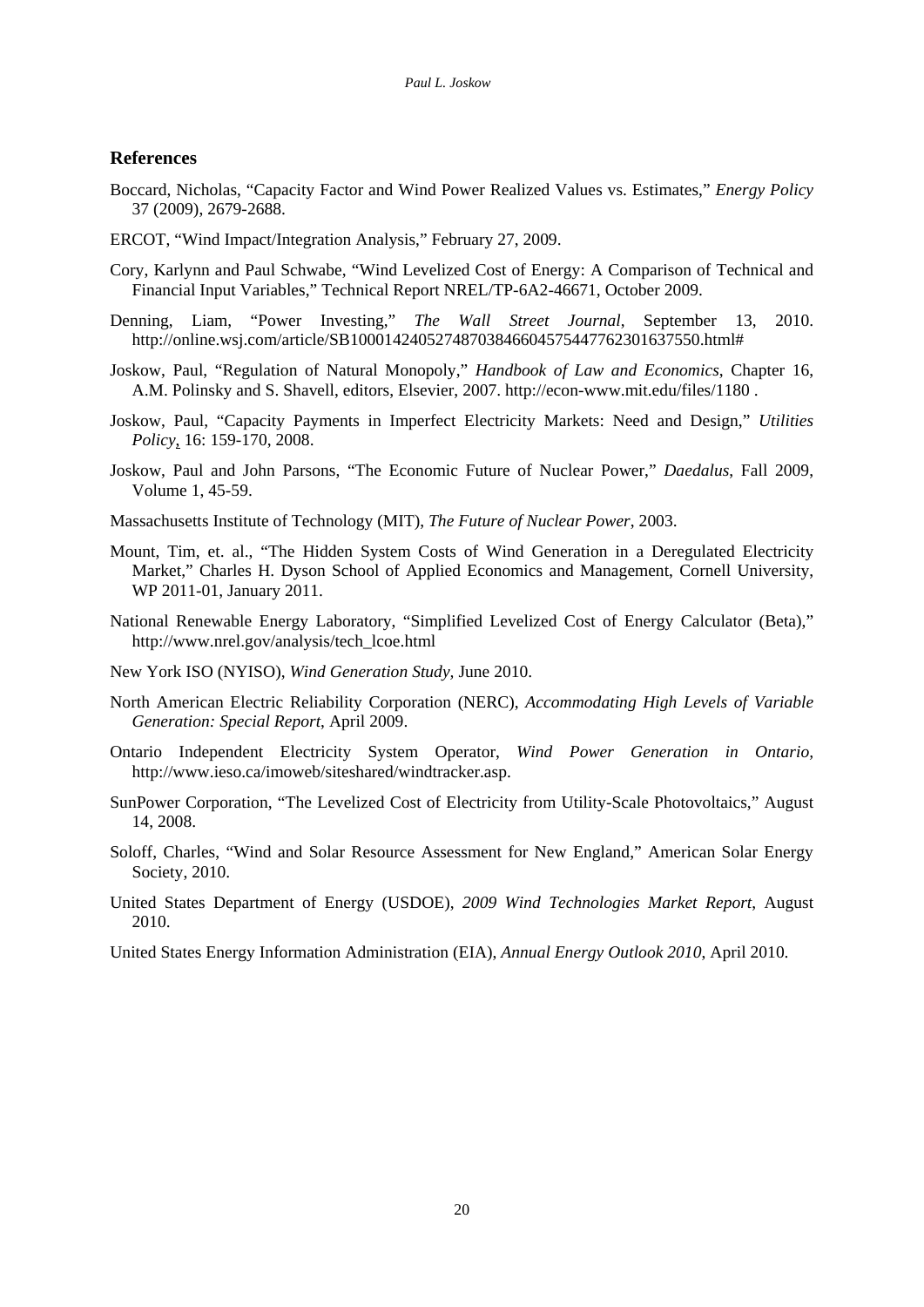# **Author contacts:**

## **Paul L. Joskow**

Alfred P. Sloan Foundation

630 Fifth Avenue

Suite 2550

New York, NY, 10111

Email: [president@sloan.org](mailto:president@sloan.org)